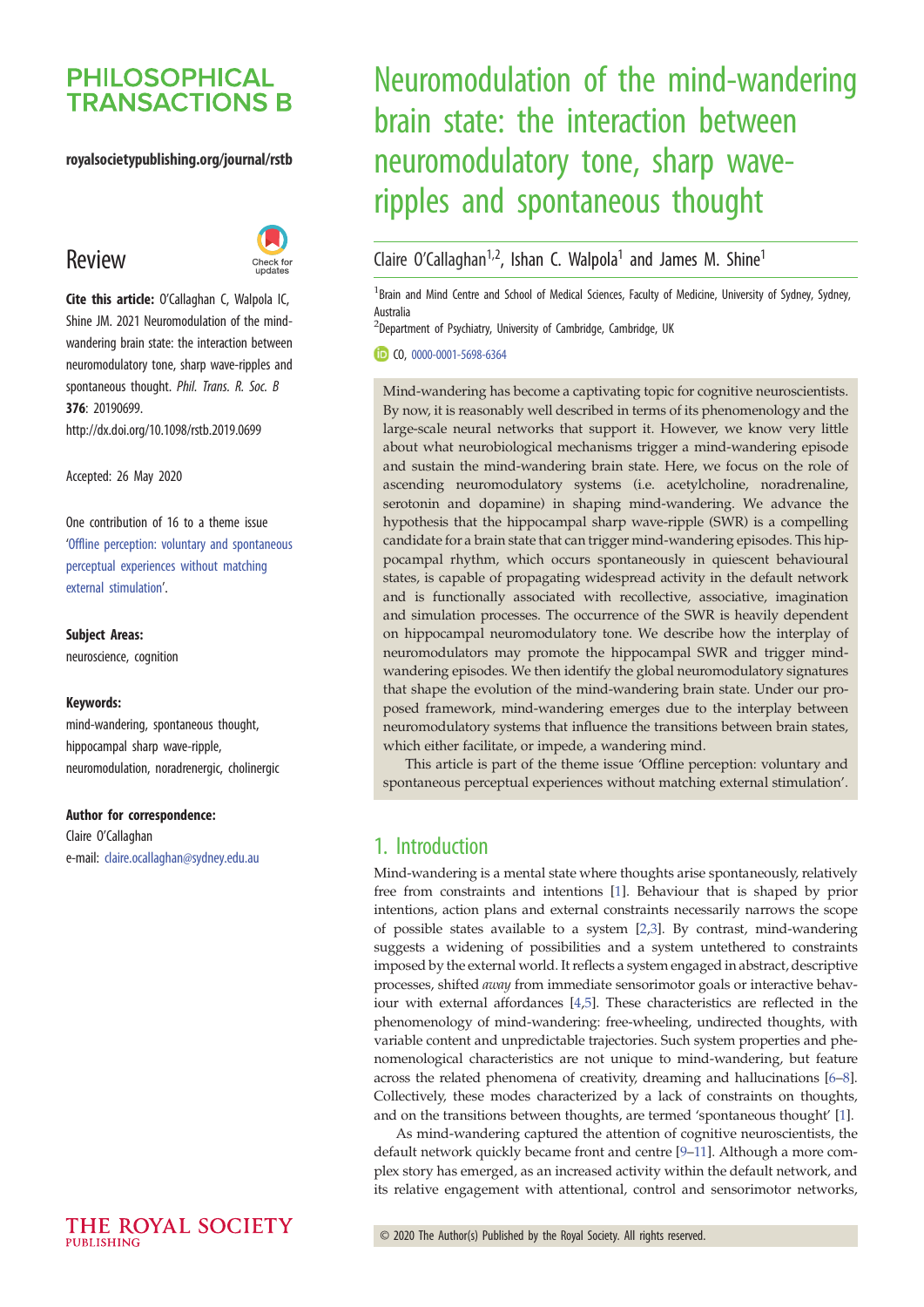<span id="page-1-0"></span>

Figure 1. Ascending neuromodulatory pathways. The ascending neuromodulatory systems and their projection nuclei, which send broad projections to different parts of the brain. (a) The cholinergic system, projections from the basal forebrain, including the septal nuclei (top) and basal nucleus of Meynert (bottom); and from the brainstem pedunculopontine/laterodorsal tegmental complex; (b) the noradrenergic system, from the locus coeruleus; (c) the serotonergic system, from the dorsal (top) and median (bottom) raphe nuclei; (d) the dopaminergic system, from the substantia nigra (top) and ventral tegmental area (bottom). (Online version in colour.)

are the brain activation patterns most consistently associated with mind-wandering [[1](#page-9-0),[12](#page-9-0)–[14](#page-9-0)]. Yet, despite the reasonably detailed picture we now have of the attendant brain networks, we know very little about what might trigger mind-wandering and what neurobiological mechanisms control transitions in and out of the mind-wandering state.

Ongoing behaviour and cognitive function are strongly determined by fluctuations in brain state [\[15\]](#page-9-0). These states reflect an interaction between sensory input and intrinsically generated activity. In this way, brain state is dually determined by environmental engagement and by endogenously generated rhythms [[16\]](#page-9-0). Despite this equilibrium process, most of our understanding of cognition has derived from studying brain activity and behaviours in response to external stimuli. Such 'behaviour-yoked' paradigms tend to overlook the influence of underlying intrinsic brain states, which continuously shape and constrain ongoing cognitive, sensory and motor processes [[17\]](#page-9-0). Indeed, many brain states, particularly during quiet periods of stillness or sleep, are dominated by stochastic, intrinsic activity patterns that are not driven by external inputs [\[18,19](#page-9-0)]. Endogenously generated activity seems particularly relevant to mind-wandering, which by its nature arises in a spontaneous, undirected manner, often with little or no identifiable influence from external stimuli. Here, we identify a hippocampal brain state, the sharp wave-ripple (SWR), as an intrinsically driven brain state that is particularly conducive to mind-wandering.

A key mechanism for regulating brain states are broadly projecting neuromodulatory systems [[15,20,21](#page-9-0)]. The influence of ascending neuromodulatory systems plays a vital role across all aspects of behaviour, including higher order cognitive function [[22,23](#page-9-0)]. By modulating the relatively fixed structural connectome of the brain to meet environmental challenges, neuromodulators support our capacity to flexibly transition across diverse modes of behaviour [[24,25\]](#page-9-0). Chemical neuromodulation from these systems alters the properties of target cells by increasing, or decreasing, the likelihood of their firing (i.e. altering their gain; [\[26](#page-9-0)]). Neuromodulators can exert their influence over varying timescales, acting on target neurons to hyperpolarize or depolarize them, or to alter the plasticity of their synapses [\[27](#page-9-0)]. The resulting change in responsivity of target neurons is referred to as a change in neural gain, which can be thought of as a measure of neural signal amplification [\[28](#page-9-0),[29\]](#page-9-0). These properties of neuromodulators can be distinguished from the faster, direct signalling provided by classical neurotransmitters, such as GABA and glutamate [\[30\]](#page-9-0).

While there are many families of neuromodulatory neurotransmitters, we focus on four of the major ascending neuromodulatory systems: acetylcholine, noradrenaline, serotonin and dopamine (figure 1). Although each neuromodulatory system has unique characteristics, certain general principles apply. Despite their extensive projections, each system is capable of remarkably specialized regional effects; the systems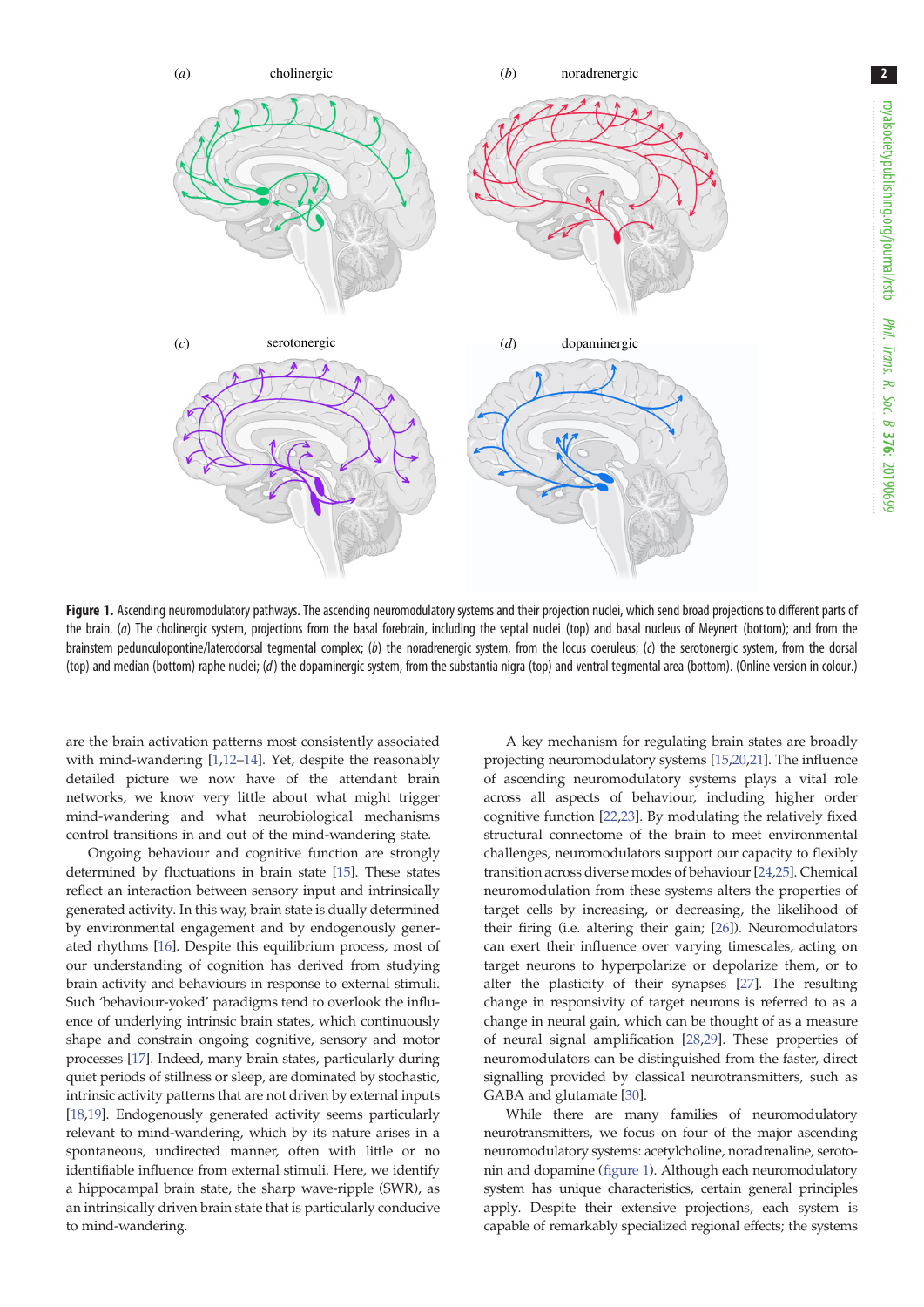

Figure 2. Hippocampal brain states. An example of the hippocampal theta rhythm and the sharp wave-ripple (SWR). Illustrated beside each recording is the associated behavioural state: locomotion and task engagement (theta), and a quiescent behavioural state, conducive to mind-wandering episodes (SWR). (Online version in colour.)

are self-regulating, via actions at auto-receptors and descending projections; and, finally, they follow an inverted-U shaped curve (known as a Yerkes-Dodson-like function [[31\]](#page-9-0)), whereby efficacy of performance is governed by an optimal level of neuromodulatory influence, with too much or too little resulting in deleterious effects on behaviour [\[25\]](#page-9-0).

To date, the limited attention that neuromodulators have received in mind-wandering has focused on the influence of tonic noradrenaline levels (e.g. see [[32,33\]](#page-9-0)). Extending these ideas, we examine the hypothesis that a balance between neuromodulatory neurotransmitters shapes brain states that promote spontaneous thought. We argue that tonic activity within specific combinations of neuromodulatory projection nuclei acts to influence the transitions between brain states that either facilitate (or interfere with) the ability to mindwander. In addition, we describe how neuromodulatory tone might influence the phenomenology of spontaneous thought. We focus initially on the hippocampal SWR as a brain state that can trigger mind-wandering, highlighting the neuromodulatory influences that promote this hippocampal rhythm. We then describe more global neuromodulatory signatures that shape the subsequent evolution of the mind-wandering brain state.

## 2. Hippocampal sharp wave-ripples: a brain state for mind-wandering

### (a) Hippocampal sharp wave-ripples and their functional relevance for mind-wandering

The link between behaviour and brain states has been well studied in the hippocampus, particularly with respect to theta and SWR hippocampal brain states, which both have their own characteristic oscillatory rhythms and behavioural correlates [[16](#page-9-0),[19](#page-9-0)]. During awake, task-engaged behaviours, hippocampal activity is dominated by theta oscillations, promoting sensory processing and information sampling. By contrast, during slow-wave sleep and quiescent periods of wakefulness, and also during consummatory periods or following receipt of a reward, distinct neural patterns known as SWR complexes occur in the hippocampus (figure 2). The sharp wave refers to high-amplitude depolarization of a large subset of CA1 neurons, driven by excitatory, recurrent activity in the upstream CA3 region; these sharp waves commonly co-occur with 'ripples', which are brief, high-frequency oscillations in large populations of CA1 pyramidal neurons [\[18,34](#page-9-0)]. Importantly, SWR bursts are not induced but 'released' in the absence of suppression mechanisms such as particular patterns of neuromodulatory tone [[18](#page-9-0),[35](#page-9-0)]. The synchronous discharge of these pyramidal neurons in the hippocampal–entorhinal output pathway has powerful diffuse effects, leading to both up- and downregulation of widespread network activity [[36,37\]](#page-9-0). Of particular relevance is that SWRs are consistently associated with hippocampal-prefrontal activation [[38\]](#page-9-0), and ripples have been linked to selectively increasing ongoing activity in the default network [[39](#page-9-0)].

SWRs are a critical event in memory consolidation and retrieval. SWR neuronal activity can correspond to a previous experience, constituting a time-compressed 'replay' or reactivation of that event. This activity may reflect events relevant to the immediate environment or can be drawn from more remote memories [\[40](#page-10-0)]. Coordinated hippocampal–cortical activity following SWRs is thought to promote 'systems consolidation', whereby hippocampally mediated associations are progressively embedded within the synaptic weights that comprise neocortical networks, a process driven by the recurrent retrieval of memories over time [\[41\]](#page-10-0). This process is predicted by twostage models of memory formation, where the encoding of new memories in the hippocampal formation occurs during active waking, and consolidation is promoted via random hippocampal reactivation during offline states of rest and sleep [[42\]](#page-10-0).

There is a good deal of flexibility in how these neuronal sequences are reactivated, suggesting that mere replay does not capture their diversity of function [[43\]](#page-10-0). Part of the richness and diversity of SWR sequences may derive from the fact that they are often preceded by neocortical activity, consistent with the possibility that their content may be biased by information held in long-term memory [[44,45](#page-10-0)]. During SWRs, neuronal sequences can be recapitulated in the forwards or reverse order of an experienced event [[46](#page-10-0)], and activity can reflect novel combinations of past experiences or predicted future actions not previously experienced [\[47](#page-10-0)–[49\]](#page-10-0), sometimes comprising completely random, novel sequences [[50\]](#page-10-0). Therefore, apart from a role in consolidating memories and retrieving them to aid immediate decision-making and planning, SWRs may also contribute to our ability to re-combine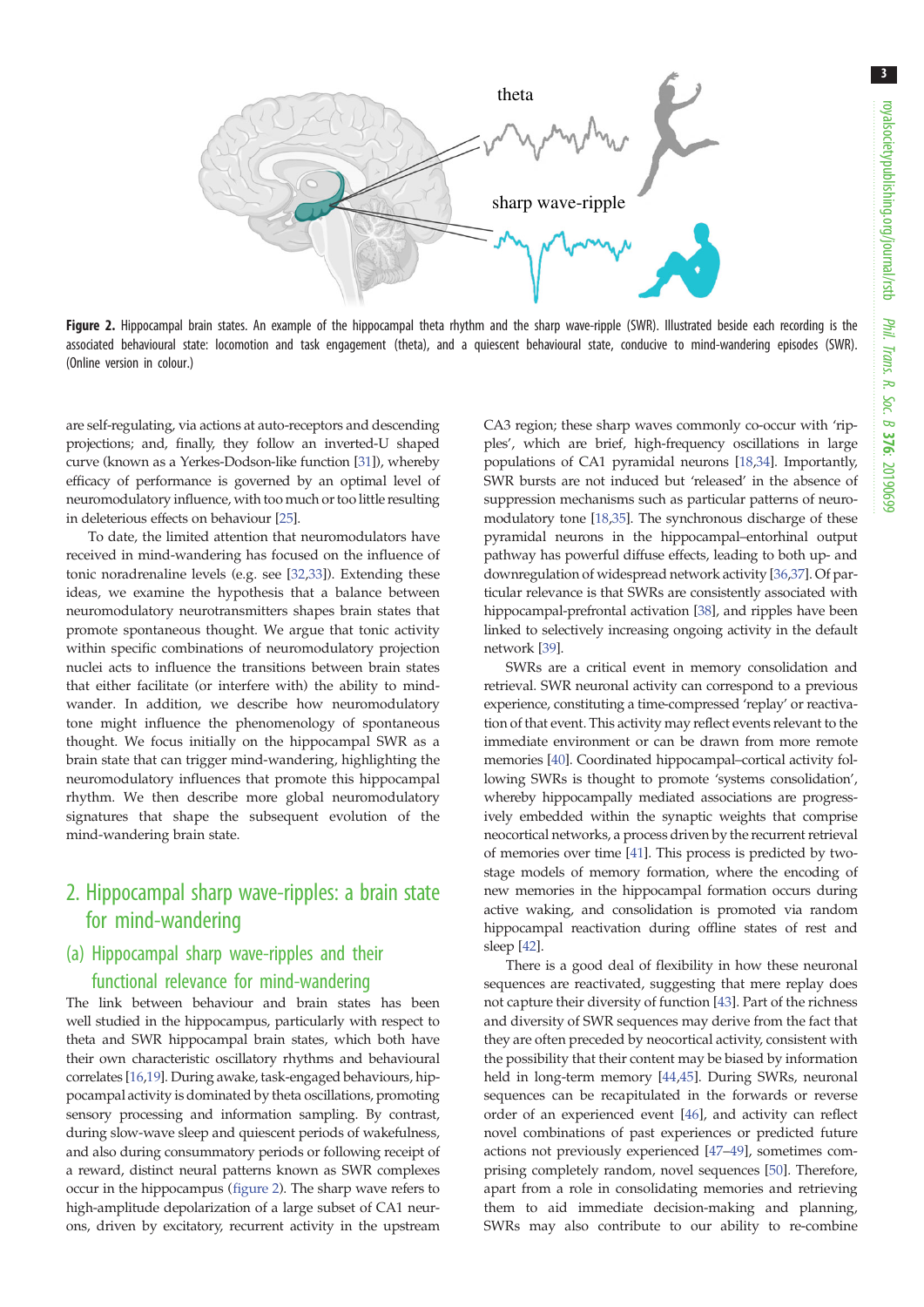stored memories and simulate novel scenarios—abilities that underpin imagination [[34\]](#page-9-0). The potential for SWRs to evoke memory and imagination and to activate the default network, raises the intriguing possibility that they may act as a trigger for episodes of mind-wandering.

## (b) Hippocampal sharp wave-ripples drive default network activity and may promote conscious thought content

Hippocampal rhythms are capable of driving widespread neuronal activity. By synchronizing and coordinating large populations of hippocampal neurons, hippocampal waves can orchestrate the co-activation of distributed neuronal ensembles throughout the subcortex and neocortex [[19](#page-9-0),[51](#page-10-0)]. This makes them ideally suited to support memory-related processes, which rely on information encoded across anatomically distinct brain regions [[52](#page-10-0)]. Common neural regions are engaged by various memory-related processes, including remembering the past, simulating the future and imagination [[53\]](#page-10-0). Regions activated during these processes reliably involve the default network and its context-dependent engagement with sensory, attentional and control networks [\[54](#page-10-0)]. Mind-wandering uses neural regions similar to those that support memory processes; however, it is initiated spontaneously and sustained in an undirected manner, which differs from deliberative, goal-directed processes that can typify memory retrieval and future planning [\[1\]](#page-9-0). The SWR hippocampal brain state is one such mechanism that can recruit neural regions involved in memory-related processes, but in a spontaneous, undirected way.

Dense hippocampal projections to core regions of the default network, including retrosplenial and posterior cingulate cortices, make this network a primary target for propagating hippocampal SWR activity [[39\]](#page-9-0). Spontaneous SWR activation in the hippocampus and hippocampal–entorhinal output pathway has the potential to engage the default network more broadly, supporting the conscious elaboration of memories and simulations. One hypothesis is that the SWR acts as a subconscious search mechanism, which can bias subsequent thought content by priming the relevant circuits and assembly sequences necessary for an item to enter into consciousness [[18\]](#page-9-0). Such biasing may occur via pattern completion processes, whereby a stored memory trace is activated with only a partial or degraded cue [\[55](#page-10-0)–[58\]](#page-10-0).

Pattern completion is classically attributed to the CA3 region of the hippocampus, on the basis of the recurrent collateral connections of its pyramidal cell population and its attractor dynamics [[59](#page-10-0)–[62](#page-10-0)]. This recurrent circuitry provides the basis of an 'auto-associative network', capable of instantiating attractor dynamics that promote stable firing patterns. More concretely, the associativity of the network means that an entire neuronal population encoding an episodic memory may be activated based on activation of any subset of that population [[63,64](#page-10-0)]. These dynamics support the highly associative nature of episodic memory and they are well described by two-stage models of memory recollection. Such models predict a priming of relational associations in the hippocampus—a rapid and unconscious process—which can either end, or evolve into a slower, conscious process associated with hippocampal–cortical interaction [\[65](#page-10-0),[66\]](#page-10-0). Pattern completion processes may also contribute to the itinerant and often highly associative nature of mind-wandering [\[67](#page-10-0)],

where we can drift across a loosely connected train of thought, or certain contexts spontaneously evoke-related memories or imaginings. A memory recalled during pattern completion may trigger further pattern completions, which would support dynamic thought trajectories with variable content, but at the same time allow for thematic relationships and partial associations to persist across consecutive mental states [\[68](#page-10-0)]. Converging evidence from human studies shows that a considerable proportion of mind-wandering tends to be unconstrained or 'freely moving' [[69\]](#page-10-0), and that when external demands are reduced, thoughts can tend towards novel, exploratory associations [\[70](#page-10-0),[71](#page-10-0)]. Hippocampal CA3 sharp wave activity has been linked to pattern completion attractor dynamics [[72\]](#page-10-0), providing a mechanistic link between the SWR brain state, and these associative mnemonic processes that may underpin mind-wandering.

It is currently unclear to what extent SWRs, which represent only a small fraction of hippocampally mediated activity in the awake state, are associated with conscious recollection versus a subconscious, mnemonic process [\[43](#page-10-0)]. Indeed, much of what we know about SWRs is based on rodents and non-human primates, so we lack detailed descriptions of their phenomenological content. Importantly, however, there is a good deal of human functional magnetic resonance imaging (fMRI) evidence demonstrating the spontaneous reactivation of previously learnt information during rest periods [[73\]](#page-10-0). An even closer link with animal studies was recently established, with fMRI evidence for sequential offline replay identified in the human hippocampus following a non-spatial decisionmaking task [[74\]](#page-10-0). Furthermore, decoded magnetoencephalography signals have been identified that are consistent with the temporally compressed replay of abstract rule sequences learnt during a task [[75](#page-10-0)]. Importantly, these replay events coincided with ripple-band power increases (120–150 Hz) and could be localized to the medial temporal lobe, consistent with the hippocampal–neocortical regions activated during SWRs. Only very recently was the conscious content of hippocampal SWRs directly probed in human subjects, using intracranial electrophysiological recordings in neurosurgical patients. A transient increase in SWRs was observed just prior to the spontaneous free recall of images, which was related to SWR rates measured when participants originally viewed the images [\[76](#page-10-0)]. The anticipatory nature of their occurrence suggests a role for SWRs in the initiation of spontaneous recollection, providing evidence that SWR activation has the potential to influence the content of conscious thought.

A critical role for the hippocampus in influencing both the frequency and content of mind-wandering has been highlighted in recent work showing that hippocampal atrophy is associated with reduced mind-wandering in dementia [[77\]](#page-10-0) and reduced diversity in terms of content in individuals with selective bilateral hippocampal damage [[78\]](#page-10-0). The SWR may be one mechanism that underpins the contribution of the hippocampus to mind-wandering. However, there is no reason to assume that all SWR events should provoke mindwandering, as they are likely to be functionally heterogeneous, and both the anatomical locations of SWRs within the hippocampus [[79\]](#page-10-0) and timing of the sharp wave to ripple coupling [[80\]](#page-10-0) lead to different patterns of downstream brain activation. It could be anticipated that only certain subtypes of SWRs might promote mind-wandering.

Based on the evidence reviewed above, we suggest that SWRs represent a compelling candidate for a brain state that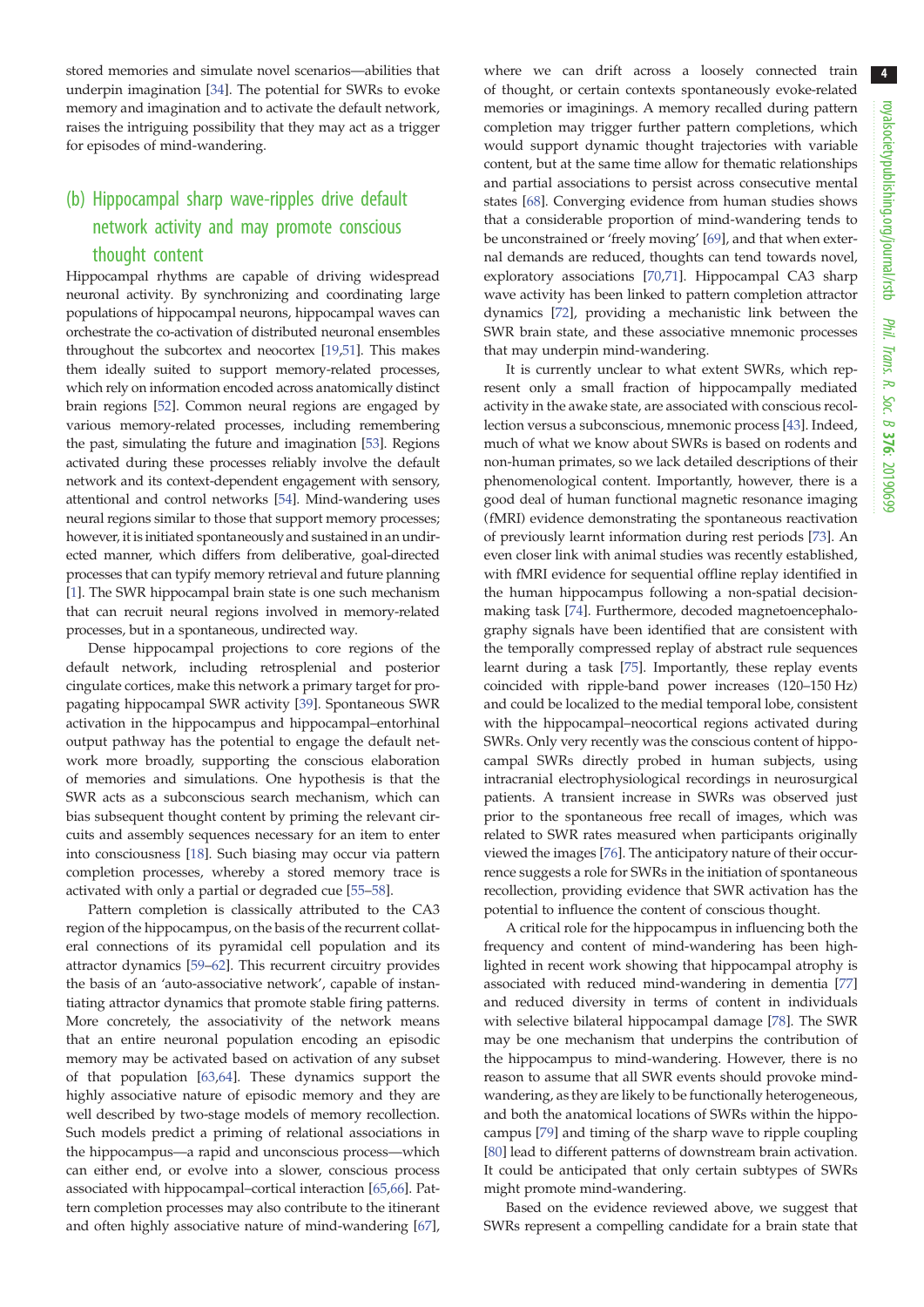may trigger mind-wandering. The SWR hippocampal brain state meets many criteria relevant to mind-wandering: it is associated with relatively quiescent behavioural states; activity is spontaneously evoked and can be propagated via the default network; and it is functionally associated with recollective, associative, imagination and simulation processes. Through these mechanisms, SWRs may trigger episodes of mindwandering, which are subsequently sustained and elaborated via the default network, and its engagement with attentional, control and sensorimotor networks [[1](#page-9-0)]. In the next section, we summarize the relationship between SWRs and neuromodulatory tone, and the broader role of neuromodulators in larger scale brain dynamics, identifying how these might promote and sustain the mind-wandering brain state.

# 3. Neuromodulatory influences over hippocampal sharp wave-ripples and the global dynamics that sustain the mind-wandering brain state

The occurrence of SWRsis strongly determined by hippocampal neuromodulatory tone, suggesting that interactions between the neuromodulatory system and hippocampal SWRs may be a key component in the neuropharmacological signature of mindwandering. Coupling between the hippocampus and subcortical neuromodulatory structures may provide an important means of orchestrating the brain-wide dynamics that follow SWRs [[81,82\]](#page-10-0), which are likely to be instrumental in sustaining mind-wandering. Neuromodulators are also important for constraining the brain-wide dynamics that shape the evolution of a specific mind-wandering episode. That is, although a specific set of circumstances may be required to trigger an SWR, the dynamic recruitment of different neuromodulatory systems may influence how a given mind-wandering episode plays out over time. Here, we describe the major neuromodulatory systems of the brain [\(figure 1](#page-1-0)), and how they interact with the presence (or absence) of SWRs and the evolution of the mind-wandering brain state.

#### (a) Cholinergic system

Acetylcholine is released in widespread brain areas from projection nuclei in two main sites: the basal forebrain cholinergic system and the brainstem cholinergic system ([figure 1](#page-1-0)a) [\[83](#page-10-0)–[86\]](#page-11-0). The basal forebrain cholinergic system includes cells in the medial septal nucleus and nucleus basalis of Meynert, which send projections to the neocortex and limbic system. Brainstem cholinergic neurons are clustered in the pedunculopontine tegmental nucleus and laterodorsal pontine tegmental nuclei, which together project to the thalamus, basal ganglia and basal forebrain.

The cholinergic system plays a major role in modulating brain states owing to its ability to promote high-conductance states in the cortex [[87](#page-11-0)], which are associated with high-frequency cortical activation, reduced low-frequency fluctuations and less synchronized activity among neuronal populations [\[16](#page-9-0)]. The high-conductance state is linked to enhanced sensory processing, improved task performance and increased task engagement [\[88](#page-11-0)–[92](#page-11-0)] and in the past has been described as desynchronized (though see [[16](#page-9-0),[93](#page-11-0)]).

Cholinergic tone is at its highest during wakeful, taskengaged behaviours and also during rapid eye movement (REM) sleep, suggesting that the cortical activation in high

cholinergic states need not necessarily be associated with behavioural activation [[15](#page-9-0)]. Although the cholinergic systeminnervates many brain regions, there is increasing recognition that its projections are relatively localized [\[94](#page-11-0)–[96\]](#page-11-0), meaning that it influences target regions much more precisely than was previously thought [[97](#page-11-0)]. In this way, while acetylcholine can have global effects that promote an activated brain state, it also plays highly specific roles in cognitive function. Acetylcholine promotes encoding, attentional selectivity and sensory processing, via various physiological effects that serve to improve the signal-to-noise ratio of neural processing and enhance processing of extrinsic/ feed-forward inputs, relative to intrinsic feedback [[86,98](#page-11-0)].

Cholinergic innervation of the hippocampus mainly derives from the septohippocampal pathway, with projections from the septal area (medial forebrain, rostral to the corpus callosum) innervating all regions of the hippocampus [[99,100\]](#page-11-0). In the hippocampus, acetylcholine increases the amplitude of the theta rhythm, a state which is comparable to the highconductance state in the cortex [[16](#page-9-0)]. By contrast, the presence of acetylcholine is known to suppress SWRs, which has been demonstrated in vitro [\[101](#page-11-0)] and in both awake and anesthetized animals [[102\]](#page-11-0). High cholinergic tone has been shown to simultaneously promote theta rhythms and suppress SWRs [[72](#page-10-0)[,102\]](#page-11-0), suggesting that hippocampal theta functions in an antagonistic manner to SWRs as a function of cholinergic input. This is consistent with the opposing behavioural and cognitive correlates of the theta and SWR states. High cholinergic levels in the hippocampus, promoting the theta state, favour externally driven sensory processing and engagement with the environment [\[103](#page-11-0)], whereas the lower cholinergic tone promoting the SWR state supports internally driven processes [[104\]](#page-11-0). The low cholinergic state enhances intrinsic hippocampal dynamics, allowing internal connections to be reorganized and strengthened based on previously encoded associations [\[105](#page-11-0)]. Taken together, a relatively low cholinergic tone in the hippocampus would bias intrinsic hippocampal dynamics over extrinsic input, promoting the spontaneous activation of SWRs.

At the global level, similar to the SWR hippocampal brain state, we hypothesize that mind-wandering should be associated with relatively low cholinergic tone. As described earlier, despite projecting to many areas of the cerebral cortex, cholinergic projections follow a highly topographic and differentiated, rather than diffuse, organization [[106](#page-11-0)]. This organizational feature supports functionally and spatially selective signalling [\[107\]](#page-11-0). Cholinergic activity promotes selective neuronal population coding and a cortical network that is less driven by global fluctuations from diffuse inputs [[96\]](#page-11-0). This is achieved by selectively boosting the neuronal gain in target regions, enhancing feed-forward connections and network specificity [\[108](#page-11-0)–[110](#page-11-0)]. A direct prediction from these studies is that at the macroscopic network level, heightened cholinergic tone should promote segregated (i.e. tightly connected communities of brain regions with weak interconnections) patterns of information processing [\[111\]](#page-11-0). Such segregated topology is optimized for functionally selective operations and sensory processing, which contrasts with the distributed, integrated information processing that would support mind-wandering.

A possible contention with the notion that relatively low cholinergic tone promotes mind-wandering is that cholinergic tone is also highest during REM sleep, and there are recognized phenomenological and cortical activation similarities between mind-wandering and dreaming [[7](#page-9-0)[,112](#page-11-0)]. However, contrary to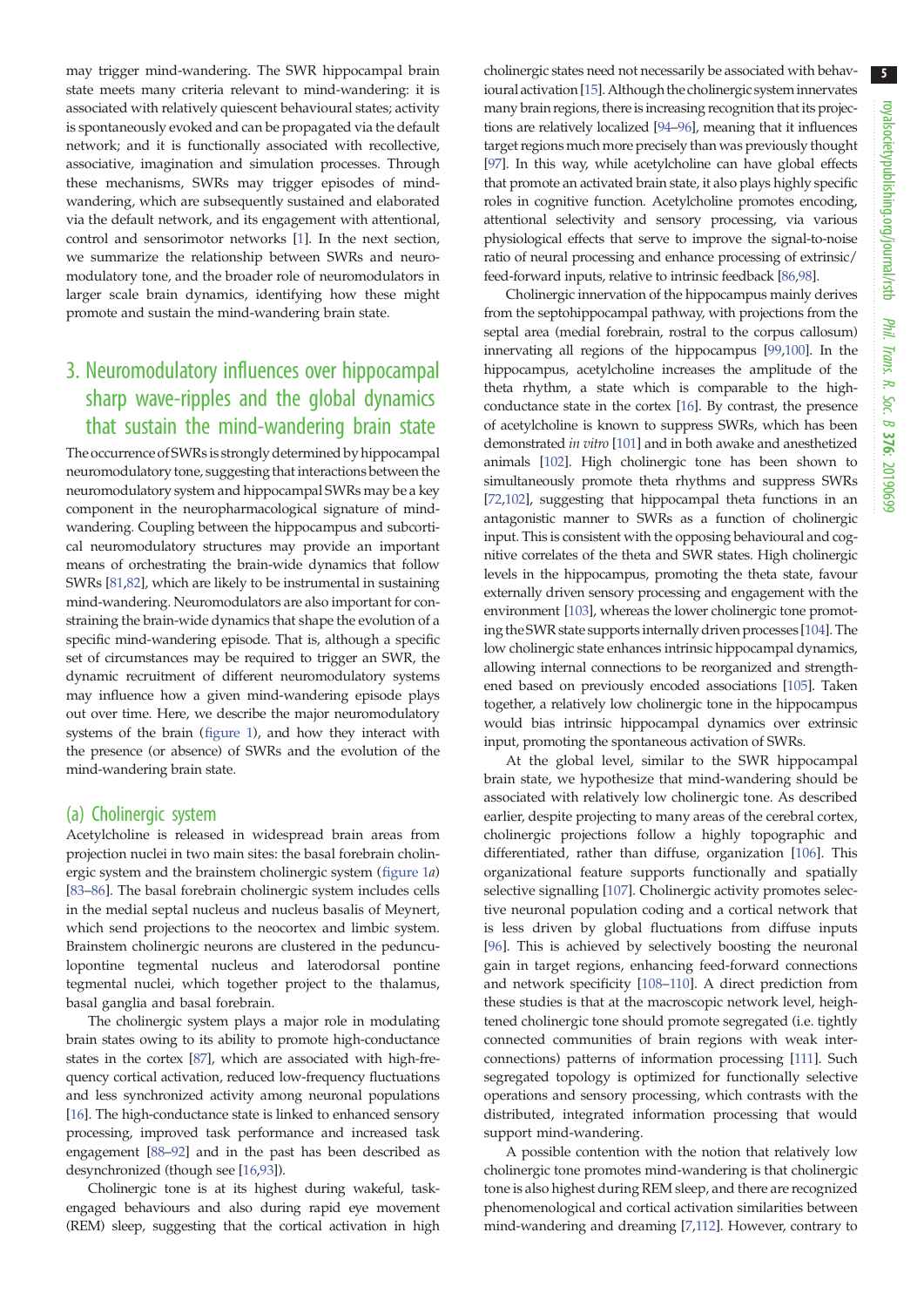the long-held view that dreaming is synonymous with REM sleep, dreaming is also known to occur during non-REM/ slow-wave sleep [\[113](#page-11-0)–[116\]](#page-11-0). While non-REM dreams often have a shorter and fragmented quality, they can also exhibit phenomenological characteristics indistinguishable from REM dreams, being longer, vivid and with a self-narrative [\[117](#page-11-0)]. When drawing parallels between dreams and mind-wandering, it is also important to note that neuromodulatory tone differs significantly across waking versus sleep. Serotonergic and noradrenergic systems considerably reduce their activity in non-REM and become inactive in REM, whereas cholinergic systems are virtually silent during non-REM, becoming highly active in REM [[6](#page-9-0)[,117,118](#page-11-0)]. Together, this highlights that similar phenomenological experiences can occur across waking and non-REM/REM brain states, each associated with very different neuromodulatory levels. In this respect, the low cholinergic state promoting SWRs may be considered one route to mind-wandering in the awake state, while different combinations of neuromodulators drive this phenomenology in other brain states.

#### (b) Noradrenergic system

The locus coeruleus (LC), situated deep in the pons, is the primary source of noradrenaline in the brain. This small nucleus has widespread projections innervating most brain regions, with the exception of the basal ganglia, and it provides descending input to the spinal cord and autonomic nuclei [\[119](#page-11-0)] [\(figure 1](#page-1-0)b). Highly collateralized LC projections can release noradrenaline via non-synaptic or paracrine mechanisms, enabling diffuse influence over cortical activation and behavioural arousal [[118\]](#page-11-0). At the larger scale brain network level, LC-noradrenaline activation facilitates reorganization of functional networks in response to changing environmental demands. Through the simultaneous action of noradrenaline at multiple target structures, ongoing functional interactions can be interrupted and reconfigured to promote a change in behaviour [[120](#page-11-0)].

Early reports of LC-noradrenaline function focused on its role in general arousal and vigilance, based on its links with the sleep-wake cycle. However, increasingly more finegrained functions have been related to the LC-noradrenaline system, including a central role in cognition and behavioural flexibility [[121\]](#page-11-0). One way that noradrenaline regulates behaviour is by negotiating the balance between ongoing focus on a task and the need to shift focus to alternative options. Termed the 'exploitation-exploration trade-off', this underpins an organism's ability to persist with a behaviour while it is useful and to explore more advantageous opportunities when use decreases. These modes of behaviour are mapped to temporally distinct firing patterns in the LC and changes in tonic noradrenaline levels [[122\]](#page-11-0). When tonic noradrenaline levels are optimal, phasic firing occurs in response to task-relevant stimuli, and this is associated with task focus and good performance. Following a Yerkes-Dodson-like function, optimal task performance is typically associated with the middle range of tonic noradrenaline levels. Lower tonic levels are associated with low arousal and reduced alertness, which negatively impacts task performance. High tonic levels are associated with distractibility and an exploratory mode, facilitating the organism to disengage and pursue another behaviour.

Limited in vitro evidence using hippocampal slices suggests a receptor-dependant modulatory role of noradrenaline in SWRs, with  $\alpha$ 1 adrenoreceptor activation associated with SWR suppression and SWR expression associated with β1 adrenoreceptor activation [[123,124](#page-11-0)]. Consistent with this, during certain SWR subtypes brain-wide activity shows downregulation of the LC, suggesting a modulatory role from this system in SWR events [\[80\]](#page-10-0). These studies raise the possibility that hippocampal noradrenaline levels may have both suppressive and potentiating effects on the occurrence of SWRs.

The LC densely innervates the hippocampus and regulates cellular excitability, cellular reorganization, synaptic plasticity and long-term potentiation, influencing all aspects of memory formation [\[125](#page-11-0)–[128](#page-12-0)]. In addition to facilitating encoding, the LC-noradrenaline system is reactivated in the window after initial learning, at the stage of offline memory consolidation [\[129,130](#page-12-0)]. This phasic reactivation may relate to hippocampal SWR events. There is indirect evidence for this phenomenon, as delayed LC excitation after learning was found to occur exclusively during slow-wave sleep, a state in which SWRs are known to occur [[130](#page-12-0)]. During slow-wave sleep, noradrenergic activity is at a relatively low tonic level; however, the LC is not completely silent [\[131](#page-12-0)]. The LC fires transient bursts during slow-wave sleep that coincide with hippocampal SWRs [[132,133](#page-12-0)]. This suggests that phasic bursts of noradrenergic activity during states of relatively low (but not silent) noradrenergic activity may be conducive to SWR events in slow-wave sleep [[134\]](#page-12-0). We speculate that similar noradrenergic factors—i.e. those that occur when one is awake but not particularly focused or stressed—may be conducive to SWR events in the awake state.

Co-activation of the noradrenergic system during replay could serve to promote plasticity and stability in the distributed cell assemblies reactivated during an SWR, contributing to systems consolidation in the offline state [\[121,](#page-11-0)[130,135](#page-12-0)]. The noradrenergic release associated with an SWR-mediated phasic increase in LC activity would act to bring both the cortex and hippocampus into a more excitable, highly conductive state that would promote cross-regional interactions [\[136,137\]](#page-12-0). At the systems-level, the activation of relatively low-affinity  $\alpha$ 1 adrenergic receptors promotes a 'reset' of large-scale networks [[120\]](#page-11-0). In this way, the noradrenergic activity coinciding with an SWR may be sufficient to reset cortical dynamics and in turn promote a brain state conducive to mind-wandering.

The effect of noradrenaline at the brain network level can be contrasted with the cholinergic system. The broad reach of gain modulation from the noradrenergic system is a key mechanism for enabling dynamic reorganization of cortical networks [\[138\]](#page-12-0). Noradrenergic function has been linked to increases in the strength and clustering of functional connectivity [[29\]](#page-9-0) and increased network integration [\[139\]](#page-12-0), suggesting a role for noradrenaline in promoting distributed information processing across widespread brain regions, via its capacity for diffuse alterations in response gain [[111](#page-11-0)]. Relatively higher global tonic noradrenaline, with respect to cholinergic tone, may promote increased integration across the brain to facilitate the coordinated information processing required to sustain episodes of mind-wandering.

### (c) Serotonergic system

The serotonergic system innervates most brain regions, with the majority of ascending projections arising from the dorsal and median raphe nuclei in the brainstem ([figure 1](#page-1-0)c) [[140,141\]](#page-12-0). Serotonergic projections arborize across diverse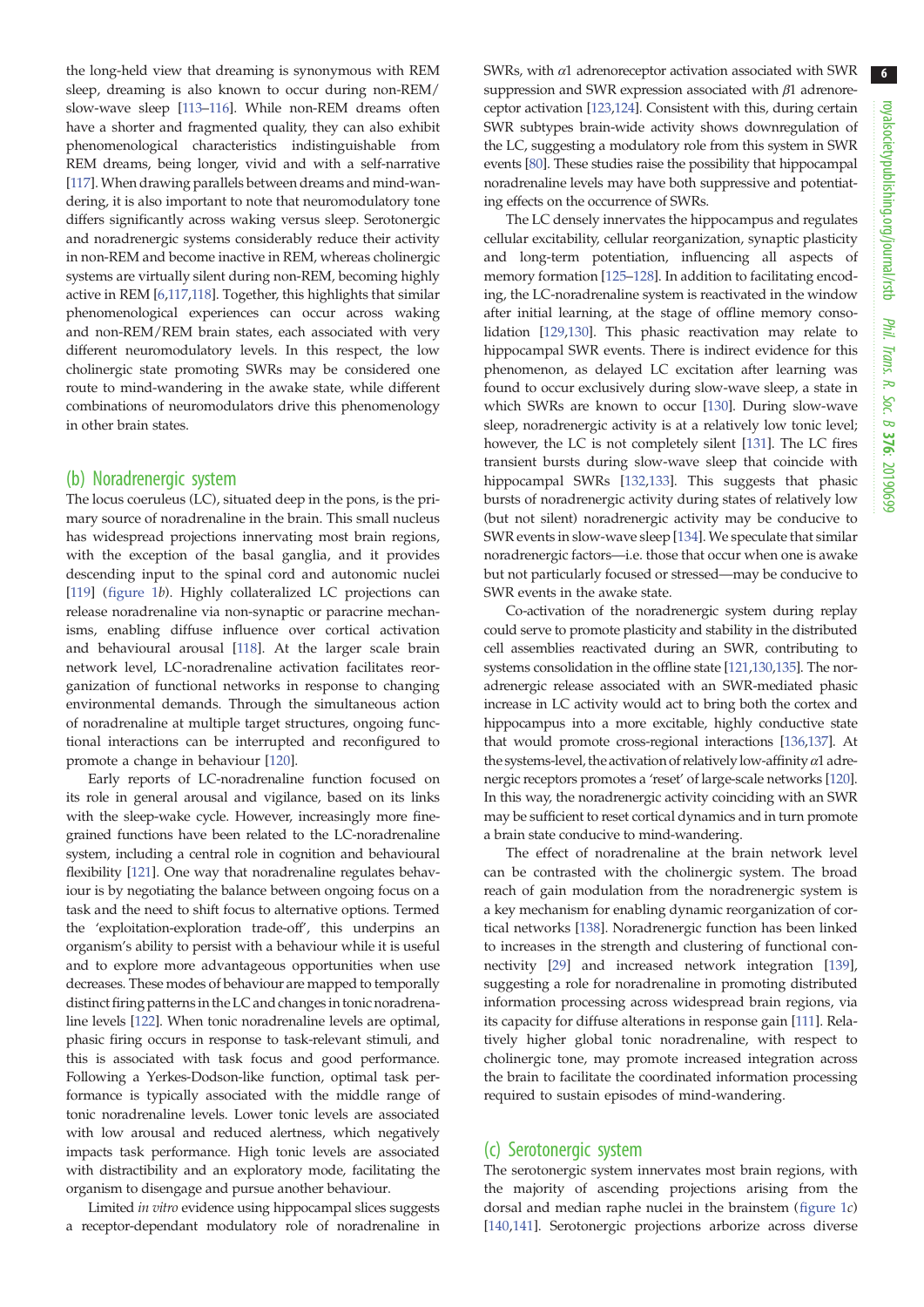brain regions, with some providing paracrine transmission that enables diffuse influence over target regions. The serotonergic system acts on a large and diverse family of receptors [\[142\]](#page-12-0), adding to the diverse functional capacity that is already conferred by its diffuse projections [\[143\]](#page-12-0). The highly selective distribution of receptor subtypes across cortical layers means that in addition to the ability to modulate brainwide dynamics, the serotonergic system can exert very precise modulation over specific neuronal populations [[144](#page-12-0)].

There is in vitro evidence that high levels of hippocampal serotonin can suppress SWRs [\[145\]](#page-12-0). In vivo, recordings from the serotonergic median raphe region (which projects to the entire hippocampal formation) showed that many of these neurons were inactive at the time of SWRs [\[146\]](#page-12-0). Furthermore, optogenetic excitation and inhibition of median raphe neurons respectively suppressed and enhanced SWR activity [\[146](#page-12-0)]. During certain SWR subtypes, brain-wide activity shows downregulation of the serotonergic dorsal raphe, in keeping with a modulatory role from this system in SWR events [\[80](#page-10-0)]. Therefore, inhibition of serotonergic hippocampally projecting neurons may be a critical factor in promoting the occurrence of SWRs. This action probably occurs via modulation of serotonergic  $5HT<sub>1A</sub>$  receptors, which are abundant in the hippocampal CA1 subregion [[147,148](#page-12-0)] and are typically associated with inhibitory G-protein-coupled effects [[149\]](#page-12-0).

The concentration of serotonin in different brain regions could also influence the evolution of mind-wandering episodes after an SWR has occurred. There is compelling evidence that serotonin is involved in the alteration of global dynamics in a way that is consistent with the phenomenology of the mindwandering brain state. Serotonergic psychedelics, such as lysergic acid diethylamide (LSD), psilocybin and ayahuasca/ dimethyltryptamine (DMT), provide unique insights into the impact of brain serotonin upon the neurophenomenology of perception, as well as the boundaries between spontaneous thought and dreaming. While psychedelics do not act exclusively upon serotonin receptors, extensive work has revealed the dominant role for a specific serotonin receptor subclass  $(5HT<sub>2A</sub>)$  in psychedelic neurophenomenology [\[150,151](#page-12-0)]. Recent work has suggested that  $5HT<sub>2A</sub>$  agonists may shift the brain into a more entropic or anarchic mode of processing, in which the brain shifts between states in an irregular manner that is much less tethered to the external world than normal, waking consciousness [\[152,153](#page-12-0)]. By selectively increasing the gain of layer V pyramidal-tract-type cells (the major output population of the cerebral cortex),  $5HT_{2A}$  agonists are suggested to flatten the attractor landscape [\[153\]](#page-12-0), which means that novel patterns can form in the place of neuronal ensembles that are typically activated according to wellestablished firing patterns. This is consistent with the novel associations that may form during mind-wandering, raising the possibility that a mind-wandering episode occurring in the context of higher cortical serotonin may follow more novel, associative trajectories.

These lines of reasoning suggest dual effects of serotonin, with intermediate levels in the hippocampus promoting SWRs and higher levels in the cerebral neocortex promoting the evolution of a mind-wandering episode. Speculatively, these effects can be partly explained by actions at different serotonergic receptor subtypes ( $5HT<sub>1A</sub>$  versus  $5HT<sub>2A</sub>$ ). This highlights the complexity of neuromodulatory influences over behaviour, as actions at different subtypes have varied and nuanced effects, which are mostly unexplored in relation to mind-wandering.

### (d) Dopaminergic system

Dopamine may serve to promote SWRs in order to bias encoding and retrieval of salient or rewarding events [[43\]](#page-10-0). There is a well-established role for dopamine in the formation and consolidation of memories, most notably via dopaminedriven mechanisms of hippocampal long-term potentiation. Midbrain dopaminergic neurons primarily modulate the hippocampus via a loop involving direct projections from the ventral tegmental area (VTA) to the hippocampus, which itself outputs (via the subiculum) excitatory projections to the nucleus accumbens, inhibiting the ventral pallidum and releasing VTA dopaminergic neurons from tonic inhibition [[154,155\]](#page-12-0). In contrast with the diffusely branching collaterals of the noradrenergic and serotonergic systems that innervate multiple areas, dopaminergic projections (like cholinergic projections) are relatively more segregated and modulate more specific brain regions ([figure 1](#page-1-0)d) [\[156\]](#page-12-0). Consistent with this mechanism, the dopaminergic innervation of the hippocampus from the VTA is relatively sparse, potentially allowing it to have more specific, nuanced effects on hippocampal function [[157](#page-12-0)]. Recently, an additional source of hippocampal dopamine was identified, as neurons projecting from the LC to the hippocampus co-release both noradrenaline and dopamine [[158,159\]](#page-12-0).

In relation to SWRs, direct application of dopamine to hippocampal slices in vitro results in a long-lasting increase in SWR frequency [[160\]](#page-12-0). Furthermore, activity in the dopaminergic VTA-hippocampal pathway at the time of encoding enhances subsequent offline SWR activation [\[161](#page-12-0)]. This is consistent with earlier work showing enhanced SWR activity following rewarded outcomes [\[162\]](#page-12-0). Hippocampal dopamine at the time of experiencing novel, salient or rewarded events may therefore bias the content and frequency of subsequent SWR activity [[163](#page-12-0)]. The role of dopamine may also extend to reinforcing reactivated sequences during offline periods, as dopaminergic input coordinates with hippocampal activity during SWRs in the offline state. This is demonstrated by reward responsive VTA neurons coordinating their firing with hippocampal SWR replayed sequences during offline quiet wakefulness [\[164\]](#page-12-0).

These findings suggest a dual role for dopamine in increasing the likelihood of SWR reactivation of particular experiences, as well as further reinforcing reactivation patterns offline. While this presumably occurs as a means of promoting consolidation of salient events into long-term memory, it suggests that dopaminergic tone in the hippocampus may impact the subsequent spontaneous recall of information and, in this way, influence the content and the reinforcing aspects of mind-wandering. A link between the dopaminergic system and mind-wandering may substantiate recent theoretical assertions that a goal of mind-wandering is to generate potentially rewarding cognitive affordances [\[165,166](#page-12-0)].

### (e) Interactions between neuromodulatory systems may trigger hippocampal sharp wave-ripples and sustain the mind-wandering brain state

Based on the evidence reviewed above, we propose that the combined influence of neuromodulators defines the likelihood that an SWR will occur in the hippocampus, and by extension, the propensity for an individual to enter into a mind-wandering episode [\(figure 3](#page-7-0)). Lower cholinergic tone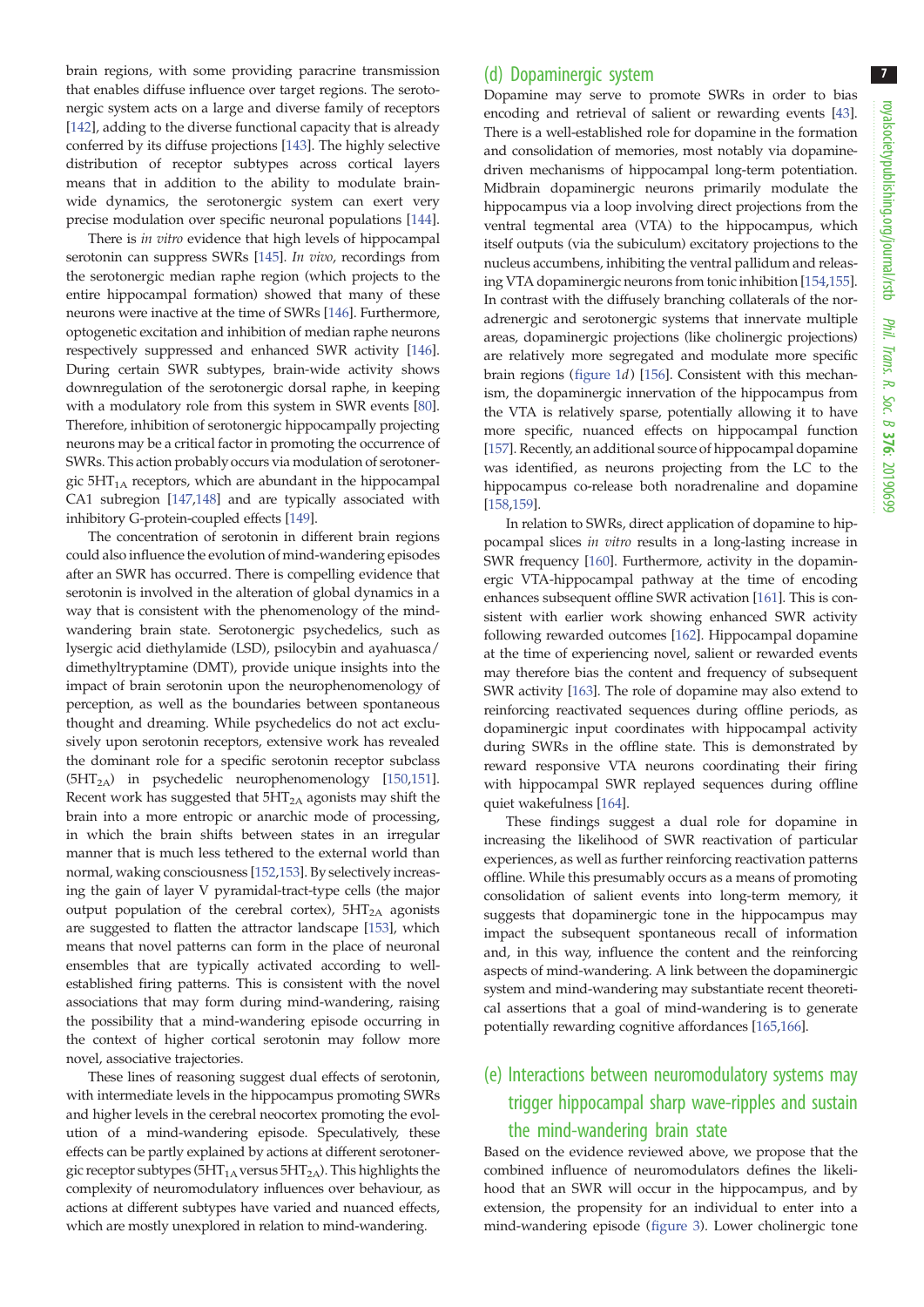<span id="page-7-0"></span>

Figure 3. Neuromodulatory interplay that promotes the hippocampal sharp wave-ripple (SWR) brain state. It shows the balance of neuromodulatory tone that promotes hippocampal SWRs, which by extension is the neuromodulatory balance that may trigger a mind-wandering episode. (a) The teal sphere reflects the pro-SWR zone, that is, the balance of hippocampal neuromodulatory levels that is conducive to SWR occurrence; (b) an example of a precise state-space trajectory following an SWR; (c) if the SWR triggers increased noradrenaline, this will probably lead to a 'network reset' [\[120\]](#page-11-0); (d) if the SWR recruits low cholinergic tone, this will facilitate further sensory isolation; (e) heightened serotonergic tone can trigger non-SWR-related mind-wandering. DA = dopamine; ACh = acetylcholine;  $5-HT$  = serotonin;  $NA$  = noradrenaline. (Online version in colour.)

facilitates an overall dampening of sensory processing, disengagement from the external environment and a relatively quiescent behavioural state. This promotes hippocampal SWRs, which may trigger a mind-wandering episode. Similarly, low levels of hippocampal serotonin also facilitate the occurrence of SWRs. By contrast, high dopaminergic tone in the hippocampus can enhance the activity of SWRs and make it more likely for a neuronal sequence to be reactivated in the future, via reinforcing properties. Finally, phasic bursts during relatively low levels of noradrenaline may promote SWRs. Together, these patterns suggest that mind-wandering should occur during periods of relative quiescence (i.e. low cholinergic and serotonergic tone) but moderate arousal (i.e. low noradrenergic tone) in which a rewarding stimulus is chanced upon (i.e. heightened dopaminergic response), either via an external or internal cue (figure 3a; teal sphere).

Once triggered, the occurrence of an SWR has the potential to drive brain networks into a precise, information-rich (i.e. low entropy) configuration (figure  $3b$ ). Specifically, a hippocampal ripple re-activates distributed neuronal ensembles that were either related to the neuronal sequence that was embedded into the network during the original encoding event, or through the Hebbian processes that occur over the course of learning. In this way, a ripple event would act to re-energise a unique constellation of regions that were tangentially related to some aspect of the replay or simulation, opening up particular ways to engage with the current brain state over time (e.g. by re-exploring the same memory, or combining it in new ways).

As we have argued above, neuromodulatory tone plays an important role in shaping the likelihood of the hippocampus undergoing an SWR, and hence, how likely it would be to trigger a mind-wandering episode. However, the relative concentration of different neuromodulators within the pro-SWR zone will also probably play a role in defining the mindwandering state. For instance, phasic noradrenergic activity at the time of the SWR may enhance the activation of distributed neuronal ensembles throughout the subcortex and neocortex, shaping the amount of integration present between otherwise disparate brain regions (figure 3c). Higher concentrations of noradrenaline would probably facilitate a 'reset' of the global brain state into one where a specific memory, association, or simulation has been primed into conscious contents, with the potential to trigger a mind-wandering episode. If the concentration of noradrenaline is too high (or low), this could render the phasic burst less (or more) impactful, as the phasic activity can potentially be obscured against the tonic background activity of the LC.

Once a mind-wandering episode has been triggered, how (or if) it evolves will also be further influenced by the neuromodulatory tone in the epoch immediately following a SWR. For instance, the continued low cholinergic tone in the basal forebrain system could downregulate the impact of incoming sensory input and bias the system towards intrinsic processes (figure 3d). Lower cholinergic tone would also theoretically lessen the constraints on segregated network topology, allowing for more flexible integration across tangentially related neuronal ensembles [[111](#page-11-0)]. Noradrenergic tone further determines the level of engagement with the current external or internal environment. If noradrenaline levels are optimal for whatever cognitive or behavioural task is at hand, it is likely that a person will maintain their focus on that task. However, if levels are still within an intermediate range but outside of task-optimal levels, then the triggered mind-wandering episode may take hold and allow the person to engage in spontaneous thought. Together, the cholinergic and noradrenergic systems have considerable influence upon overall brain states [[167](#page-12-0)], working in cooperation to shape the extent to which we are driven by engagement with the external world, versus being driven by intrinsically generated activity.

While inhibition of hippocampal serotonin facilitates the occurrence of SWRs, wider-spread activation of the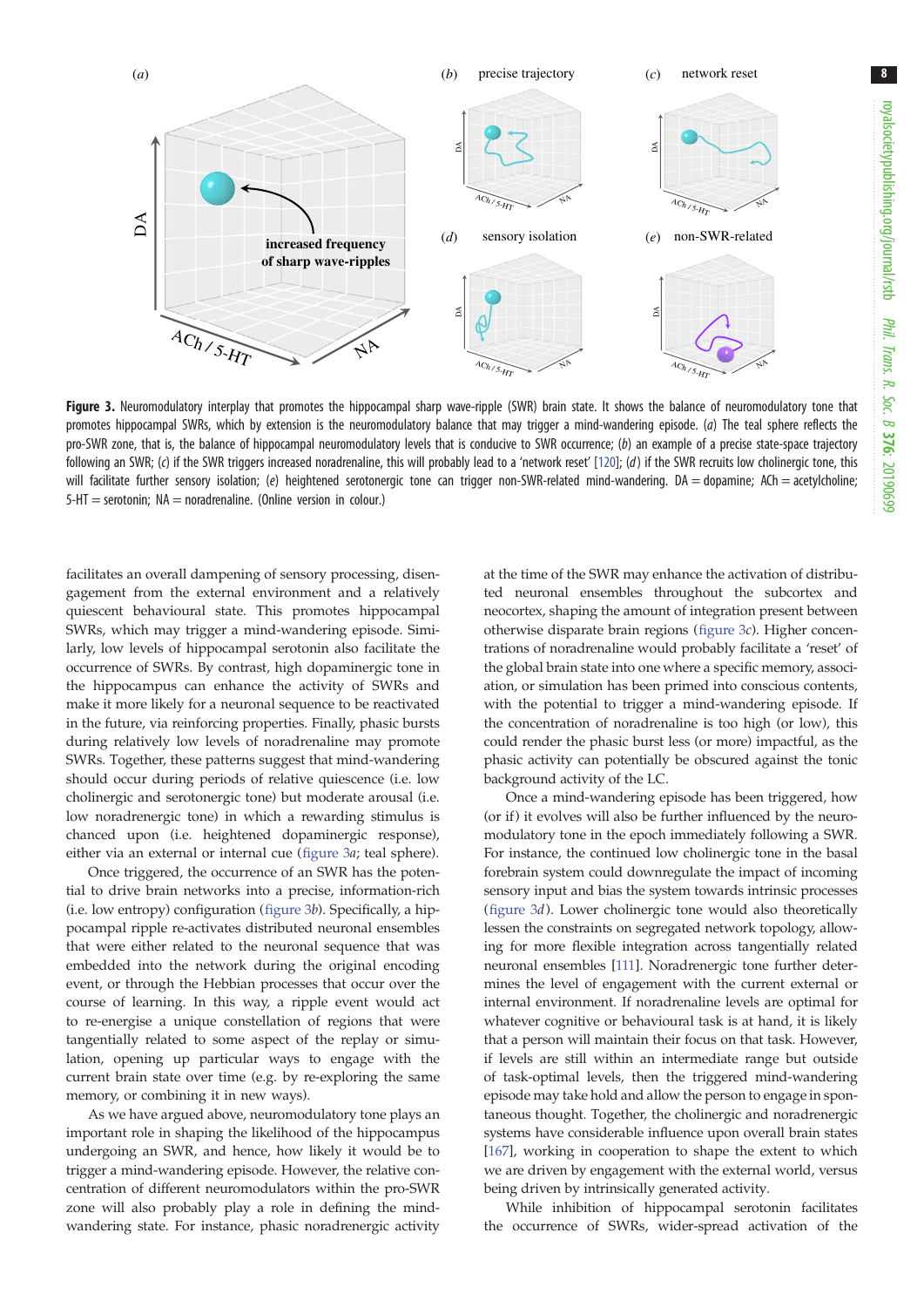serotonergic system may shape the evolving content of spontaneous thought, which may not necessarily be triggered by an SWR [\(figure 3](#page-7-0)e). Based on work using  $5HT<sub>2A</sub>$  receptor agonists [[152,153\]](#page-12-0), there is evidence that elevated serotonergic gain in layer V pyramidal-tract-type cells may release neuronal populations from their stereotypic firing patterns allowing novel patterns to form, consistent with the novel, unpredictable trajectory of certain spontaneous thought episodes. This mode of mind-wandering is consistent with a high-entropic state, as opposed to the low entropy state that may follow an SWR.

## 4. Relationship between neuromodulation and the phenomenology of spontaneous thought

Several lines of evidence link our proposed model of neuromodulatory influences with the phenomenology of spontaneous thought. We have suggested that low-to-intermediate levels of noradrenaline, albeit outside of task-optimal levels, are conducive to mind-wandering. In agreement with this, reduced pupil diameter (a proxy for tonic LC function [\[168\]](#page-12-0)) indicative of low levels of arousal is associated with an increased frequency of hippocampal SWRs [[88,](#page-11-0)[169](#page-12-0)]. Evidence from human studies supports the idea that mind-wandering may occur when tonic noradrenaline levels are outside of task-optimal levels, as studies using pupillometry have identified off-task thought in the context of both elevated and reduced baseline pupils [[32](#page-9-0),[33,](#page-9-0)[170](#page-12-0)–[173\]](#page-13-0). We suggest that spontaneous thought occurring in the context of relatively low tonic noradrenaline/low arousal most resembles the fleeting and transitory nature of mind-wandering. At the more extreme end of the low arousal/low tonic noradrenaline spectrum, thoughts may become increasingly disjointed and transient, with less awareness of thoughts, which at its extreme may be experienced as a mind-blanking state (i.e. thinking of 'nothing') [\[174](#page-13-0)–[176\]](#page-13-0).

By contrast, relatively higher levels of tonic noradrenaline and arousal that facilitate an exploratory mode of behaviour may also engender an exploratory mode of spontaneous thought. This could be realized as exploratory creative thinking, which is subject to greater deliberative constraints than mind-wandering but still considered within the family of spontaneous thought [\[1\]](#page-9-0). In keeping with this, during divergent thinking—a creative thought process where many possible associations are explored—larger baseline pupil levels predict the generation of original ideas [[177\]](#page-13-0), suggesting a link between higher tonic noradrenaline levels and exploratory, creative thoughts. This contrasts with studies where lowered noradrenaline levels (via β-adrenergic antagonists) improved convergent thinking (i.e. zeroing in on a single creative response) [\[178\]](#page-13-0), suggesting that noradrenaline may influence the extent to which creative thought is exploitative (convergent) versus explorative (divergent). Relatively high tonic noradrenaline, which would be characterized by high global gain and increased integration across brain regions [\[117](#page-11-0)[,152,153\]](#page-12-0), may support a brain state that promotes the dynamic default-executive network coupling that has been associated with divergent thinking [[179,180](#page-13-0)].

Based on work using  $5HT<sub>2A</sub>$  receptor agonists, we have also suggested that serotonergic activity may facilitate the formation of novel patterns of neuronal ensembles as a mindwandering episode evolves. Psilocybin is shown to enhance the activation of indirect semantic associations [\[181](#page-13-0)], which

fits well with a recent proposal that certain aspects of mind-wandering may be driven by unconstrained semantic associations [\[67](#page-10-0)]. Furthermore, LSD was found to increase individuals' susceptibility to imagining themselves experiencing novel, creative scenarios [[182\]](#page-13-0). Dreamlike states, with vivid visual imagery and cognitive bizarreness, induced by psychedelics [\[183](#page-13-0)–[185\]](#page-13-0) are also consistent with the possibility of novel pattern formation. Although the psychedelic state may be an intensified form of spontaneous thought, similar effects probably contribute to the formation of novel associations in the mind-wandering brain state.

### 5. Concluding remarks

Mind-wandering induces a shift from a pragmatic mode where an organism explores its environment, to a mode where mental states are explored. This process may represent a key evolutionary development, emerging as more complex systems interacted with more complex environments, where such offline processing enabled consolidation and refinement of learnt associations without being under the pressure of immediate goal-directed pursuits [\[186](#page-13-0)]. Such processing enables organization (and re-organization) of knowledge about the world into a high-dimensional space to support adaptive and flexible behaviour—an idea that has been conceptualized as a 'cognitive map' [[187,188\]](#page-13-0). The recurrent offline instantiation of memories and novel simulations that occurs with SWRs makes them an ideal candidate for maintaining and modulating these cognitive maps [\[189,190](#page-13-0)]. This possibility is supported by recent work showing that replay events in humans can constitute abstract rule sequences, suggesting they may function as a mechanism to generalize knowledge across experiences [\[75](#page-10-0)]. Considering a link between SWRs and mind-wandering, the possibility emerges that an adaptive function of mind-wandering may well be to augment these abstract knowledge structures we cultivate over our lifespan.

Here, we have defined spontaneous thought in terms of the possible brain states that might trigger and sustain it, focusing on the role of neuromodulatory systems in shaping the mindwandering brain state. It is clear that each neuromodulatory system discussed plays a role in orchestrating the mind-wandering state. Indeed, the interplay between ascending arousal systems cannot be underestimated, as all of these systems contribute to waking consciousness and there are substantial interactions between them [\[191](#page-13-0)]. Continued understanding of this interplay remains important across all attempts to link behaviour and cognition with neuromodulatory systems. Likewise, although we have not focused on it here, a key principle of neuromodulatory systems that enables their exquisite flexibility is that they receive top-down regulation via the very regions that they are modulating [[192,193](#page-13-0)]. Considering these reciprocal interactions also remains an important focus for reconciling neuromodulatory influences over brain-behaviour states. Finally, it is important to note that we have discussed brain states in somewhat absolute terms. It is now appreciated that brain states can at times be a complex mix of overlapping global and local sub-states [\[20](#page-9-0)], which combine to influence behaviour and cognition.

The field of cognitive neuroscience has made great strides in establishing the brain networks recruited during the mindwandering brain state; however, we are only in the nascent stages of understanding how neuromodulators affect this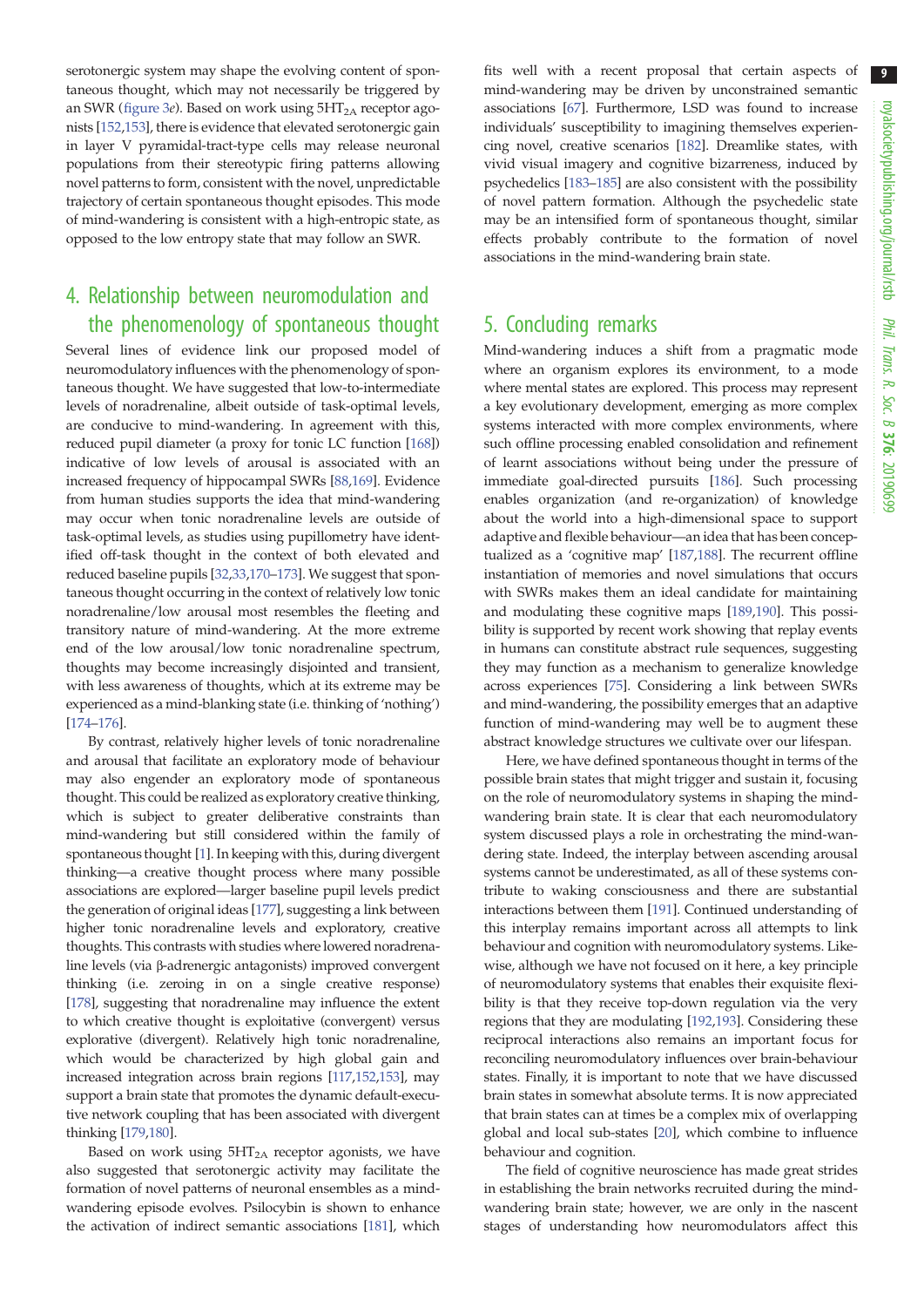<span id="page-9-0"></span>state. Much of what we have presented here remains speculative; however, we hope that these early ideas may provoke the future work necessary to uncover the nuanced roles that neuromodulators undoubtedly play in mind-wandering.

Data accessibility. This article has no additional data.

Authors' contributions. C.O. was involved in conceptualization, writing original draft, review and editing the manuscript, and making figures. I.C.W. was involved in conceptualization, review and editing the manuscript. J.M.S. was involved in conceptualization; review and editing the manuscript and making figures

Competing interests. We declare we have no competing interests.

Funding. C.O. is supported by a Neil Hamilton Fairley Fellowship from the National Health and Medical Research Council (no. 1091310). J.M.S. is supported by a Robinson Fellowship from the University of Sydney and a project grant from the National Health and Medical Research Council (no. 1156536).

### **References**

- 1. Christoff K, Irving ZC, Fox KCR, Spreng RN, Andrews-Hanna JR. 2016 Mind-wandering as spontaneous thought: a dynamic framework. Nat. Rev. Neurosci. 17, 718–731. ([doi:10.1038/nrn.2016.113\)](http://dx.doi.org/10.1038/nrn.2016.113)
- 2. Bratman M. 1987 Intention, plans, and practical reason. Cambridge, MA: Harvard University Press.
- 3. Juarrero A. 2000 Dynamics in action: intentional behavior as a complex system. Emergence 2, 24–57. [\(doi:10.1207/S15327000EM0202\\_03](http://dx.doi.org/10.1207/S15327000EM0202_03))
- 4. Gibson JJ. 1979 The ecological approach to visual perception. Boston, MA: Houghton, Mifflin and Company.
- 5. Cisek P, Kalaska JF. 2010 Neural mechanisms for interacting with a world full of action choices. Annu. Rev. Neurosci. 33, 269–298. [\(doi:10.1146/annurev.](http://dx.doi.org/10.1146/annurev.neuro.051508.135409) [neuro.051508.135409\)](http://dx.doi.org/10.1146/annurev.neuro.051508.135409)
- 6. Hobson JA. 2009 REM sleep and dreaming: towards a theory of protoconsciousness. Nat. Rev. Neurosci. 10, 803–813. ([doi:10.1038/nrn2716](http://dx.doi.org/10.1038/nrn2716))
- 7. Fox KCR, Nijeboer S, Solomonova E, Domhoff GW, Christoff K. 2013 Dreaming as mind wandering: evidence from functional neuroimaging and firstperson content reports. Front. Hum. Neurosci. 7, 412. [\(doi:10.3389/fnhum.2013.00412\)](http://dx.doi.org/10.3389/fnhum.2013.00412)
- 8. Walpola IC, Muller AJ, Hall JM, Andrews-Hanna JR, Irish M, Lewis SJG, Shine JM, O'Callaghan C. 2020 Mind-wandering in Parkinson's disease hallucinations reflects primary visual and default network coupling. Cortex 125, 233–245. ([doi:10.](http://dx.doi.org/10.1016/j.cortex.2019.12.023) [1016/j.cortex.2019.12.023](http://dx.doi.org/10.1016/j.cortex.2019.12.023))
- 9. Mason MF, Norton MI, Van Horn JD, Wegner DM, Grafton ST, Macrae CN. 2007 Wandering minds: the default network and stimulus-independent thought. Science 315, 393–395.
- 10. Christoff K, Gordon AM, Smallwood J, Smith R, Schooler JW. 2009 Experience sampling during fMRI reveals default network and executive system contributions to mind wandering. Proc. Natl Acad. Sci. USA 106, 8719-8724. ([doi:10.1073/pnas.](http://dx.doi.org/10.1073/pnas.0900234106) [0900234106\)](http://dx.doi.org/10.1073/pnas.0900234106)
- 11. Andrews-Hanna JR, Reidler JS, Huang C, Buckner RL. 2010 Evidence for the default network's role in spontaneous cognition. J. Neurophysiol. 104, 322–335. ([doi:10.1152/jn.00830.2009](http://dx.doi.org/10.1152/jn.00830.2009))
- 12. Zabelina DL, Andrews-Hanna JR. 2016 Dynamic network interactions supporting internally-oriented cognition. Curr. Opin. Neurobiol. 40, 86-93. ([doi:10.](http://dx.doi.org/10.1016/j.conb.2016.06.014) [1016/j.conb.2016.06.014\)](http://dx.doi.org/10.1016/j.conb.2016.06.014)
- 13. Kucyi A. 2017 Just a thought: how mind-wandering is represented in dynamic brain connectivity.

Neuroimage 180, 505–514. ([doi:10.1016/j.](http://dx.doi.org/10.1016/j.neuroimage.2017.07.001) [neuroimage.2017.07.001\)](http://dx.doi.org/10.1016/j.neuroimage.2017.07.001)

- 14. Fox KCR, Spreng RN, Ellamil M, Andrews-Hanna JR, Christoff K. 2015 The wandering brain: metaanalysis of functional neuroimaging studies of mind-wandering and related spontaneous thought processes. Neuroimage 111, 611–621. [\(doi:10.1016/](http://dx.doi.org/10.1016/j.neuroimage.2015.02.039) [j.neuroimage.2015.02.039](http://dx.doi.org/10.1016/j.neuroimage.2015.02.039))
- 15. Lee S-H, Dan Y. 2012 Neuromodulation of brain states. Neuron 76, 209–222. [\(doi:10.1016/j.neuron.](http://dx.doi.org/10.1016/j.neuron.2012.09.012) [2012.09.012\)](http://dx.doi.org/10.1016/j.neuron.2012.09.012)
- 16. Harris KD, Thiele A. 2011 Cortical state and attention. Nat. Rev. Neurosci. 12, 509–523. [\(doi:10.1038/nrn3084\)](http://dx.doi.org/10.1038/nrn3084)
- 17. Kay K, Frank LM. 2019 Three brain states in the hippocampus and cortex. Hippocampus 29, 184–238. ([doi:10.1002/hipo.22956\)](http://dx.doi.org/10.1002/hipo.22956)
- 18. Buzsáki G. 2015 Hippocampal sharp wave-ripple: a cognitive biomarker for episodic memory and planning. Hippocampus 25, 1073–1188. ([doi:10.](http://dx.doi.org/10.1002/hipo.22488) [1002/hipo.22488](http://dx.doi.org/10.1002/hipo.22488))
- 19. Colgin LL. 2016 Rhythms of the hippocampal network. Nat. Rev. Neurosci. 17, 239–249. [\(doi:10.](http://dx.doi.org/10.1038/nrn.2016.21) [1038/nrn.2016.21\)](http://dx.doi.org/10.1038/nrn.2016.21)
- 20. Zagha E, McCormick DA. 2014 Neural control of brain state. Curr. Opin. Neurobiol. 29, 178–186. [\(doi:10.1016/j.conb.2014.09.010\)](http://dx.doi.org/10.1016/j.conb.2014.09.010)
- 21. Marder E. 2012 Neuromodulation of neuronal circuits: back to the future. Neuron 76, 1–11. [\(doi:10.1016/j.neuron.2012.09.010\)](http://dx.doi.org/10.1016/j.neuron.2012.09.010)
- 22. Goldman-Rakic PS. 1995 Cellular basis of working memory. Neuron 14, 477–485. [\(doi:10.1016/0896-](http://dx.doi.org/10.1016/0896-6273(95)90304-6) [6273\(95\)90304-6](http://dx.doi.org/10.1016/0896-6273(95)90304-6))
- 23. Robbins TW, Arnsten AFT. 2009 The neuropsychopharmacology of fronto-executive function: monoaminergic modulation. Annu. Rev. Neurosci. 32, 267–287. [\(doi:10.1146/annurev.neuro.051508.135535](http://dx.doi.org/10.1146/annurev.neuro.051508.135535))
- 24. Robbins TW. 2005 Chemistry of the mind: neurochemical modulation of prefrontal cortical function. J. Comp. Neurol. 493, 140–146. [\(doi:10.](http://dx.doi.org/10.1002/cne.20717) [1002/cne.20717\)](http://dx.doi.org/10.1002/cne.20717)
- 25. Cools R. 2019 Chemistry of the adaptive mind: lessons from dopamine. Neuron 104, 113–131. [\(doi:10.1016/j.neuron.2019.09.035\)](http://dx.doi.org/10.1016/j.neuron.2019.09.035)
- 26. Salinas E, Thier P. 2000 Gain modulation: a major computational principle of the central nervous system. Neuron 27, 15–21. ([doi:10.1016/s0896-](http://dx.doi.org/10.1016/s0896-6273(00)00004-0) [6273\(00\)00004-0](http://dx.doi.org/10.1016/s0896-6273(00)00004-0))
- 27. Dayan P. 2012 Twenty-five lessons from computational neuromodulation. Neuron 76, 240–256. ([doi:10.1016/j.neuron.2012.09.027](http://dx.doi.org/10.1016/j.neuron.2012.09.027))
- 28. Silver RA. 2010 Neuronal arithmetic. Nat. Rev. Neurosci. 11, 474–489. ([doi:10.1038/nrn2864](http://dx.doi.org/10.1038/nrn2864))
- 29. Eldar E, Cohen JD, Niv Y. 2013 The effects of neural gain on attention and learning. Nat. Neurosci. 16, 1146–1153. [\(doi:10.1038/nn.3428](http://dx.doi.org/10.1038/nn.3428))
- 30. Iversen LL, Iversen SD, Bloom FE, Roth RH. 2009 Introduction to neuropsychopharmacology. Oxford, UK: Oxford University Press.
- 31. Robbins TW. 2000 Chemical neuromodulation of frontal-executive functions in humans and other animals. Exp. Brain Res. 133, 130–138. ([doi:10.](http://dx.doi.org/10.1007/s002210000407) [1007/s002210000407\)](http://dx.doi.org/10.1007/s002210000407)
- 32. Smallwood J, Brown KS, Baird B, Mrazek MD, Franklin MS, Schooler JW. 2012 Insulation for daydreams: a role for tonic norepinephrine in the facilitation of internally guided thought. PLoS ONE 7, e33706. [\(doi:10.1371/journal.pone.0033706\)](http://dx.doi.org/10.1371/journal.pone.0033706)
- 33. Mittner M, Hawkins GE, Boekel W, Forstmann BU. 2016 A neural model of mind wandering. Trends Cogn. Sci. 20, 570–578. [\(doi:10.1016/j.tics.](http://dx.doi.org/10.1016/j.tics.2016.06.004) [2016.06.004](http://dx.doi.org/10.1016/j.tics.2016.06.004))
- 34. Joo HR, Frank LM. 2018 The hippocampal sharp wave–ripple in memory retrieval for immediate use and consolidation. Nat. Rev. Neurosci. 19, 744–757. ([doi:10.1038/s41583-018-0077-1](http://dx.doi.org/10.1038/s41583-018-0077-1))
- 35. Buzsáki G, Leung LW, Vanderwolf CH. 1983 Cellular bases of hippocampal EEG in the behaving rat. Brain Res. 287, 139–171. ([doi:10.1016/0165-](http://dx.doi.org/10.1016/0165-0173(83)90037-1) [0173\(83\)90037-1](http://dx.doi.org/10.1016/0165-0173(83)90037-1))
- 36. Chrobak JJ, Buzsáki G. 1996 High-frequency oscillations in the output networks of the hippocampal-entorhinal axis of the freely behaving rat. J. Neurosci. 16, 3056–3066. [\(doi:10.1523/](http://dx.doi.org/10.1523/JNEUROSCI.16-09-03056.1996) [JNEUROSCI.16-09-03056.1996](http://dx.doi.org/10.1523/JNEUROSCI.16-09-03056.1996))
- 37. Logothetis NK, Eschenko O, Murayama Y, Augath M, Steudel T, Evrard HC, Besserve M, Oeltermann A. 2012 Hippocampal-cortical interaction during periods of subcortical silence. Nature 491, 547–553. ([doi:10.1038/nature11618\)](http://dx.doi.org/10.1038/nature11618)
- 38. Tang W, Jadhav SP. 2019 Sharp-wave ripples as a signature of hippocampal-prefrontal reactivation for memory during sleep and waking states. Neurobiol. Learn. Mem. 160, 11–20. [\(doi:10.1016/j.nlm.2018.](http://dx.doi.org/10.1016/j.nlm.2018.01.002) [01.002](http://dx.doi.org/10.1016/j.nlm.2018.01.002))
- 39. Kaplan R, Adhikari MH, Hindriks R, Mantini D, Murayama Y, Logothetis NK, Deco G. 2016 Hippocampal sharp-wave ripples influence selective activation of the default mode network. Curr. Biol. 26, 686–691. [\(doi:10.1016/j.cub.2016.](http://dx.doi.org/10.1016/j.cub.2016.01.017) [01.017](http://dx.doi.org/10.1016/j.cub.2016.01.017))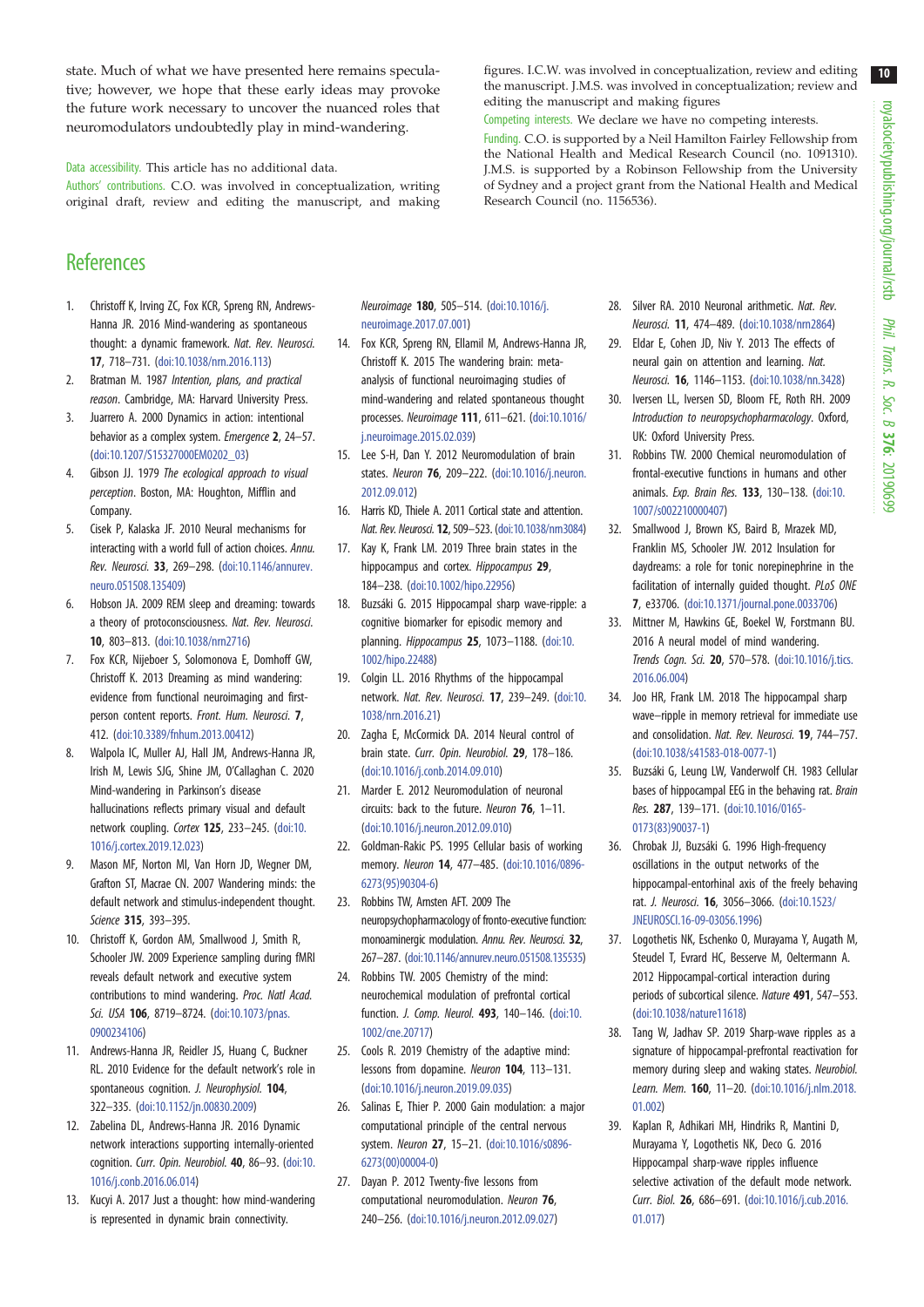royalsocietypublishing.org/journal/rstb royalsocietypublishing.org/journal/rstb Phil. Trans. R. Soc. $\sigma$ 376: 20190699

11

- <span id="page-10-0"></span>40. Karlsson MP, Frank LM. 2009 Awake replay of remote experiences in the hippocampus. Nat. Neurosci. 12, 913–918. [\(doi:10.1038/nn.2344\)](http://dx.doi.org/10.1038/nn.2344)
- 41. Dudai Y, Karni A, Born J. 2015 The consolidation and transformation of memory. Neuron 88, 20–32. [\(doi:10.1016/j.neuron.2015.09.004\)](http://dx.doi.org/10.1016/j.neuron.2015.09.004)
- 42. Buzsáki G. 1989 Two-stage model of memory trace formation: a role for 'noisy' brain states. Neuroscience 31, 551–570. [\(doi:10.1016/0306-](http://dx.doi.org/10.1016/0306-4522(89)90423-5) [4522\(89\)90423-5\)](http://dx.doi.org/10.1016/0306-4522(89)90423-5)
- 43. Pfeiffer BE. 2020 The content of hippocampal 'replay'. Hippocampus 30, 6–18. [\(doi:10.1002/](http://dx.doi.org/10.1002/hipo.22824) [hipo.22824\)](http://dx.doi.org/10.1002/hipo.22824)
- 44. Abadchi K, Nazari-Ahangarkolaee J, Gattas M, Bermudez-Contreras S, Luczak E, McNaughton BL, Mohajerani MH. 2020 Spatiotemporal patterns of neocortical activity around hippocampal sharp-wave ripples. eLife 9, e51972. ([doi:10.7554/eLife.51972\)](http://dx.doi.org/10.7554/eLife.51972)
- 45. Rothschild G, Eban E, Frank LM. 2017 A corticalhippocampal-cortical loop of information processing during memory consolidation. Nat. Neurosci. 20, 251–259. ([doi:10.1038/nn.4457\)](http://dx.doi.org/10.1038/nn.4457)
- 46. Diba K, Buzsáki G. 2007 Forward and reverse hippocampal place-cell sequences during ripples. Nat. Neurosci. 10, 1241–1242. ([doi:10.1038/](http://dx.doi.org/10.1038/nn1961) [nn1961\)](http://dx.doi.org/10.1038/nn1961)
- 47. Gupta AS, van der Meer MAA, Touretzky DS, Redish AD. 2010 Hippocampal replay is not a simple function of experience. Neuron 65, 695–705. [\(doi:10.1016/j.neuron.2010.01.034\)](http://dx.doi.org/10.1016/j.neuron.2010.01.034)
- 48. Dragoi G, Tonegawa S. 2012 Preplay of future place cell sequences by hippocampal cellular assemblies. Nature 469, 397–401. ([doi:10.1038/nature09633\)](http://dx.doi.org/10.1038/nature09633)
- 49. Pfeiffer BE, Foster DJ. 2013 Hippocampal place-cell sequences depict future paths to remembered goals. Nature 497, 74–79. ([doi:10.1038/nature12112\)](http://dx.doi.org/10.1038/nature12112)
- 50. Stella F, Baracskay P, O'Neill J, Csicsvari J. 2019 Hippocampal reactivation of random trajectories resembling Brownian diffusion. Neuron 102, 450–461.e7. [\(doi:10.1016/j.neuron.2019.01.052\)](http://dx.doi.org/10.1016/j.neuron.2019.01.052)
- 51. Sutherland GR, McNaughton B. 2000 Memory trace reactivation in hippocampal and neocortical neuronal ensembles. Curr. Opin. Neurobiol. 10, 180–186. ([doi:10.1016/s0959-4388\(00\)00079-9](http://dx.doi.org/10.1016/s0959-4388(00)00079-9))
- 52. Buzsáki G, Chrobak JJ. 1995 Temporal structure in spatially organized neuronal ensembles: a role for interneuronal networks. Curr. Opin. Neurobiol. 5, 504–510. ([doi:10.1016/0959-4388\(95\)80012-3\)](http://dx.doi.org/10.1016/0959-4388(95)80012-3)
- 53. Spreng RN, Mar RA, Kim ASN. 2009 The common neural basis of autobiographical memory, prospection, navigation, theory of mind, and the default mode: a quantitative meta-analysis. J. Cogn. Neurosci. 21, 489–510. ([doi:10.1162/jocn.](http://dx.doi.org/10.1162/jocn.2008.21029) [2008.21029](http://dx.doi.org/10.1162/jocn.2008.21029))
- 54. Schacter DL, Addis DR, Hassabis D, Martin VC, Spreng RN, Szpunar KK. 2012 the future of memory: remembering, imagining, and the brain. Neuron 76, 677–694. ([doi:10.1016/j.neuron.2012.11.001](http://dx.doi.org/10.1016/j.neuron.2012.11.001))
- 55. Marr D. 1971 Simple memory: a theory for archicortex. Phil. Trans. R. Soc. Lond. B 262, 23–81. [\(doi:10.1098/rstb.1971.0078\)](http://dx.doi.org/10.1098/rstb.1971.0078)
- 56. O'Reilly RC, McClelland JL. 1994 Hippocampal conjunctive encoding, storage, and recall: avoiding a

trade-off. Hippocampus 4, 661–682. ([doi:10.1002/](http://dx.doi.org/10.1002/hipo.450040605) [hipo.450040605](http://dx.doi.org/10.1002/hipo.450040605))

- 57. McNaughton BL, Morris RG. 1987 Hippocampal synaptic enhancement and information storage within a distributed memory system. Trends Neurosci. 10, 408–415.
- 58. Treves A, Rolls ET. 1992 Computational constraints suggest the need for two distinct input systems to the hippocampal CA3 network. Hippocampus 2, 189–199. ([doi:10.1002/hipo.450020209](http://dx.doi.org/10.1002/hipo.450020209))
- 59. Guzman SJ, Schlögl A, Frotscher M, Jonas P. 2016 Synaptic mechanisms of pattern completion in the hippocampal CA3 network. Science 353, 1117–1123. [\(doi:10.1126/science.aaf1836](http://dx.doi.org/10.1126/science.aaf1836))
- 60. Rolls ET. 2013 The mechanisms for pattern completion and pattern separation in the hippocampus. Front. Syst. Neurosci. 7, 74. [\(doi:10.](http://dx.doi.org/10.3389/fnsys.2013.00074) [3389/fnsys.2013.00074\)](http://dx.doi.org/10.3389/fnsys.2013.00074)
- 61. Neunuebel JP, Knierim JJ. 2014 CA3 retrieves coherent representations from degraded input: direct evidence for CA3 pattern completion and dentate gyrus pattern separation. Neuron 81, 416–427. ([doi:10.1016/j.neuron.2013.11.017](http://dx.doi.org/10.1016/j.neuron.2013.11.017))
- 62. Cembrowski MS, Spruston N. 2019 Heterogeneity within classical cell types is the rule: lessons from hippocampal pyramidal neurons. Nat. Rev. Neurosci. 20, 193–204. ([doi:10.1038/s41583-019-0125-5\)](http://dx.doi.org/10.1038/s41583-019-0125-5)
- 63. Rolls ET. 2009 Attractor networks. WIREs Coan. Sci. 1, 119–134. [\(doi:10.1002/wcs.1\)](http://dx.doi.org/10.1002/wcs.1)
- 64. Knierim JJ, Neunuebel JP. 2016 Tracking the flow of hippocampal computation: pattern separation, pattern completion, and attractor dynamics. Neurobiol. Learn. Mem. 129, 38–49. [\(doi:10.1016/j.](http://dx.doi.org/10.1016/j.nlm.2015.10.008) [nlm.2015.10.008](http://dx.doi.org/10.1016/j.nlm.2015.10.008))
- 65. Moscovitch M. 2008 The hippocampus as a 'stupid,' domain-specific module: implications for theories of recent and remote memory, and of imagination. Can. J. Exp. Psychol. 62, 62–79. [\(doi:10.1037/1196-](http://dx.doi.org/10.1037/1196-1961.62.1.62) [1961.62.1.62](http://dx.doi.org/10.1037/1196-1961.62.1.62))
- 66. Moscovitch M, Cabeza R, Winocur G, Nadel L. 2016 Episodic memory and beyond: the hippocampus and neocortex in transformation. Annu. Rev. Psychol. 67, 105–134. ([doi:10.1146/annurev-psych-113011-](http://dx.doi.org/10.1146/annurev-psych-113011-143733) [143733](http://dx.doi.org/10.1146/annurev-psych-113011-143733))
- 67. Mildner JN, Tamir DI. 2019 Spontaneous thought as an unconstrained memory process. Trends Neurosci. 42, 763–777. ([doi:10.1016/j.tins.2019.09.001\)](http://dx.doi.org/10.1016/j.tins.2019.09.001)
- 68. Mills C, Herrera-Bennett A, Faber M, Christoff K. 2018 Why the mind wanders: how spontaneous thought's default variability may support episodic efficiency and semantic optimization. In The Oxford handbook of spontaneous thought, mind-wandering, creativity, and dreaming, pp. 11–22. Oxford, UK: Oxford University Press.
- 69. Mills C, Raffaelli Q, Irving ZC, Stan D, Christoff K. 2018 Is an off-task mind a freely-moving mind? Examining the relationship between different dimensions of thought. Conscious Cogn. 58, 20-33. [\(doi:10.1016/j.concog.2017.10.003\)](http://dx.doi.org/10.1016/j.concog.2017.10.003)
- 70. Baror S, Bar M. 2016 Associative activation and its relation to exploration and exploitation in the brain. Psychol. Sci. 27, 776–789. ([doi:10.1177/](http://dx.doi.org/10.1177/0956797616634487) [0956797616634487\)](http://dx.doi.org/10.1177/0956797616634487)
- 71. Maillet D, Beaty RE, Adnan A, Fox KCR, Turner GR, Spreng RN. 2019 Aging and the wandering brain: age-related differences in the neural correlates of stimulus-independent thoughts. PLoS ONE 14, e0223981-14. ([doi:10.1371/journal.pone.0223981](http://dx.doi.org/10.1371/journal.pone.0223981))
- 72. Hunt DL, Linaro D, Si B, Romani S, Spruston N. 2018 A novel pyramidal cell type promotes sharp-wave synchronization in the hippocampus. Nat. Neurosci. 21, 985–995. ([doi:10.1038/s41593-018-0172-7\)](http://dx.doi.org/10.1038/s41593-018-0172-7)
- 73. Tambini A, Davachi L. 2019 Awake reactivation of prior experiences consolidates memories and biases cognition. Trends Cogn. Sci. 23, 876-890. ([doi:10.](http://dx.doi.org/10.1016/j.tics.2019.07.008) [1016/j.tics.2019.07.008](http://dx.doi.org/10.1016/j.tics.2019.07.008))
- 74. Schuck NW, Niv Y. 2019 Sequential replay of nonspatial task states in the human hippocampus. Science 364, eaaw5181-11. ([doi:10.1126/science.](http://dx.doi.org/10.1126/science.aaw5181) [aaw5181](http://dx.doi.org/10.1126/science.aaw5181))
- 75. Liu Y, Dolan RJ, Kurth-Nelson Z, Behrens TEJ. 2019 Human replay spontaneously reorganizes experience. Cell 178, 640–652 e14. [\(doi:10.1016/j.](http://dx.doi.org/10.1016/j.cell.2019.06.012) [cell.2019.06.012](http://dx.doi.org/10.1016/j.cell.2019.06.012))
- 76. Norman Y, Yeagle EM, Khuvis S, Harel M, Mehta AD, Malach R. 2019 Hippocampal sharp-wave ripples linked to visual episodic recollection in humans. Science 365, eaax1030-16. ([doi:10.1126/science.](http://dx.doi.org/10.1126/science.aax1030) [aax1030\)](http://dx.doi.org/10.1126/science.aax1030)
- 77. O'Callaghan C, Shine JM, Hodges JR, Andrews-Hanna JR, Irish M. 2019 Hippocampal atrophy and intrinsic brain network dysfunction relate to alterations in mind wandering in neurodegeneration. Proc. Natl Acad. Sci. USA 116, 3316–3321. [\(doi:10.1073/pnas.1818523116\)](http://dx.doi.org/10.1073/pnas.1818523116)
- 78. McCormick C, Rosenthal CR, Miller TD, Maguire EA. 2018 Mind-wandering in people with hippocampal damage. J. Neurosci. 38, 2745–2754. [\(doi:10.1523/](http://dx.doi.org/10.1523/JNEUROSCI.1812-17.2018) [JNEUROSCI.1812-17.2018](http://dx.doi.org/10.1523/JNEUROSCI.1812-17.2018))
- 79. Sosa M, Joo HR, Frank LM. 2019 Dorsal and ventral hippocampal sharp-wave ripples activate distinct nucleus accumbens networks. Neuron 105, 725–741; e8. ([doi:10.1016/j.neuron.2019.11.022](http://dx.doi.org/10.1016/j.neuron.2019.11.022))
- 80. Ramirez-Villegas JF, Logothetis NK, Besserve M. 2015 Diversity of sharp-wave-ripple LFP signatures reveals differentiated brain-wide dynamical events. Proc. Natl Acad. Sci. USA 112, E6379–E6387. ([doi:10.1073/pnas.1518257112\)](http://dx.doi.org/10.1073/pnas.1518257112)
- 81. Skelin I, Kilianski S, McNaughton BL. 2019 Hippocampal coupling with cortical and subcortical structures in the context of memory consolidation. Neurobiol. Learn. Mem. 160, 21–31. ([doi:10.1016/j.](http://dx.doi.org/10.1016/j.nlm.2018.04.004) [nlm.2018.04.004\)](http://dx.doi.org/10.1016/j.nlm.2018.04.004)
- 82. Todorova R, Zugaro M. 2020 Hippocampal ripples as a mode of communication with cortical and subcortical areas. Hippocampus 30, 39-49. [\(doi:10.](http://dx.doi.org/10.1002/hipo.22997) [1002/hipo.22997](http://dx.doi.org/10.1002/hipo.22997))
- 83. Mesulam MM, Mufson EJ, Wainer BH, Levey AI. 1983 Central cholinergic pathways in the rat: an overview based on an alternative nomenclature (Ch1-Ch6). Neuroscience 10, 1185–1201. ([doi:10.](http://dx.doi.org/10.1016/0306-4522(83)90108-2) [1016/0306-4522\(83\)90108-2\)](http://dx.doi.org/10.1016/0306-4522(83)90108-2)
- 84. Mesulam MM, Mufson EJ, Levey AI, Wainer BH. 1983 Cholinergic innervation of cortex by the basal forebrain: cytochemistry and cortical connections of the septal area, diagonal band nuclei, nucleus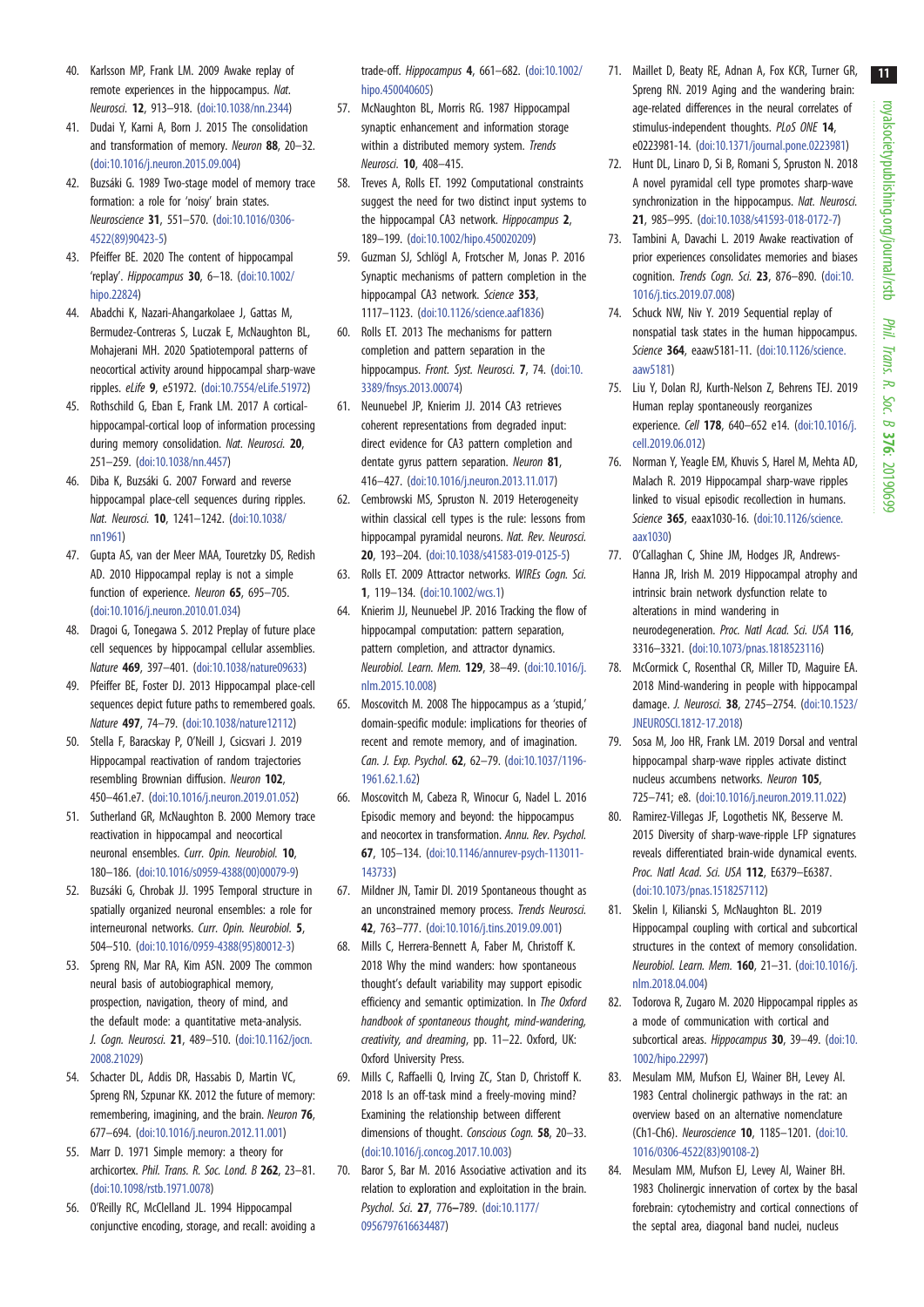<span id="page-11-0"></span>basalis (substantia innominata), and hypothalamus in the rhesus monkey. J. Comp. Neurol. 214, 170–197. ([doi:10.1002/cne.902140206\)](http://dx.doi.org/10.1002/cne.902140206)

- 85. Everitt BJ, Robbins TW. 1997 Central cholinergic systems and cognition. Annu. Rev. Psychol. 48, 649–684. ([doi:10.1146/annurev.psych.48.1.649\)](http://dx.doi.org/10.1146/annurev.psych.48.1.649)
- 86. Newman EL, Gupta K, Climer JR, Monaghan CK, Hasselmo ME. 2012 Cholinergic modulation of cognitive processing: insights drawn from computational models. Front. Behav. Neurosci. 6, 24. ([doi:10.3389/fnbeh.2012.00024\)](http://dx.doi.org/10.3389/fnbeh.2012.00024)
- 87. Destexhe A, Rudolph M, Paré D. 2003 The highconductance state of neocortical neurons in vivo. Nat. Rev. Neurosci. 4, 739–751. [\(doi:10.1038/](http://dx.doi.org/10.1038/nrn1198) [nrn1198\)](http://dx.doi.org/10.1038/nrn1198)
- 88. McGinley MJ, David SV, McCormick DA. 2015 Cortical membrane potential signature of optimal states for sensory signal detection. Neuron 87, 179-192. [\(doi:10.1016/j.neuron.2015.05.038\)](http://dx.doi.org/10.1016/j.neuron.2015.05.038)
- 89. Vinck M, Batista-Brito R, Knoblich U, Cardin JA. 2015 Arousal and locomotion make distinct contributions to cortical activity patterns and visual encoding. Neuron 86, 740–754. ([doi:10.1016/j.](http://dx.doi.org/10.1016/j.neuron.2015.03.028) [neuron.2015.03.028\)](http://dx.doi.org/10.1016/j.neuron.2015.03.028)
- 90. Beaman CB, Eagleman SL, Dragoi V. 2017 Sensory coding accuracy and perceptual performance are improved during the desynchronized cortical state. Nat. Commun. 8, 1308–1314. ([doi:10.1038/s41467-](http://dx.doi.org/10.1038/s41467-017-01030-4) [017-01030-4](http://dx.doi.org/10.1038/s41467-017-01030-4))
- 91. Jacobs EAK, Steinmetz NA, Carandini M, Harris KD. 2018 Cortical state fluctuations during sensory decision making. bioRxiv 348193. [\(doi:10.](http://dx.doi.org/10.1101/348193) [1101/348193](http://dx.doi.org/10.1101/348193))
- 92. Marguet SL, Harris KD. 2011 State-dependent representation of amplitude-modulated noise stimuli in rat auditory cortex. J. Neurosci. 31, 6414–6420.
- 93. Steriade M, Amzica F, Contreras D. 1996 Synchronization of fast (30–40 Hz) spontaneous cortical rhythms during brain activation. J. Neurosci. 16, 392–417. [\(doi:10.1523/JNEUROSCI.](http://dx.doi.org/10.1523/JNEUROSCI.16-01-00392.1996) [16-01-00392.1996\)](http://dx.doi.org/10.1523/JNEUROSCI.16-01-00392.1996)
- 94. Zaborszky L, Csordas A, Mosca K, Kim J, Gielow MR, Vadasz C, Nadasdy Z. 2015 Neurons in the basal forebrain project to the cortex in a complex topographic organization that reflects corticocortical connectivity patterns: an experimental study based on retrograde tracing and 3D reconstruction. Cereb. Cortex 25, 118–137. [\(doi:10.1093/cercor/bht210\)](http://dx.doi.org/10.1093/cercor/bht210)
- 95. Gielow MR, Zaborszky L. 2017 The input-output relationship of the cholinergic basal forebrain. CellReports 18, 1817–1830. ([doi:10.1016/j.celrep.](http://dx.doi.org/10.1016/j.celrep.2017.01.060) [2017.01.060\)](http://dx.doi.org/10.1016/j.celrep.2017.01.060)
- 96. Thiele A, Bellgrove MA. 2018 Neuromodulation of Attention. Neuron 97, 769–785. ([doi:10.1016/j.](http://dx.doi.org/10.1016/j.neuron.2018.01.008) [neuron.2018.01.008\)](http://dx.doi.org/10.1016/j.neuron.2018.01.008)
- 97. Hasselmo ME, Sarter M. 2011 Modes and models of forebrain cholinergic neuromodulation of cognition. Neuropsychopharmacology 36, 52–73. ([doi:10.1038/](http://dx.doi.org/10.1038/npp.2010.104) [npp.2010.104\)](http://dx.doi.org/10.1038/npp.2010.104)
- 98. Hasselmo ME. 2006 The role of acetylcholine in learning and memory. Curr. Opin. Neurobiol. 16, 710–715. ([doi:10.1016/j.conb.2006.09.002](http://dx.doi.org/10.1016/j.conb.2006.09.002))
- 99. Dutar P, Bassant MH, Senut MC, Lamour Y. 1995 The septohippocampal pathway: structure and function of a central cholinergic system. Physiol. Rev. 75, 393–427. [\(doi:10.1152/physrev.](http://dx.doi.org/10.1152/physrev.1995.75.2.393) [1995.75.2.393\)](http://dx.doi.org/10.1152/physrev.1995.75.2.393)
- 100. Teles-Grilo Ruivo LM, Mellor JR. 2013 Cholinergic modulation of hippocampal network function. Front. Synaptic Neurosci. 5, 2. ([doi:10.3389/fnsyn.](http://dx.doi.org/10.3389/fnsyn.2013.00002) [2013.00002\)](http://dx.doi.org/10.3389/fnsyn.2013.00002)
- 101. Zylla MM, Zhang X, Reichinnek S, Draguhn A, Both M. 2013 Cholinergic plasticity of oscillating neuronal assemblies in mouse hippocampal slices. PLoS ONE 8, e80718-11. ([doi:10.1371/journal.pone.0080718\)](http://dx.doi.org/10.1371/journal.pone.0080718)
- 102. Vandecasteele M, Varga V, Berényi A, Papp E, Barthó P, Venance L, Freund TF, Buzsáki G. 2014 Optogenetic activation of septal cholinergic neurons suppresses sharp wave ripples and enhances theta oscillations in the hippocampus. Proc. Natl Acad. Sci. USA 111, 13 535–13 540. [\(doi:10.1073/pnas.](http://dx.doi.org/10.1073/pnas.1411233111) [1411233111\)](http://dx.doi.org/10.1073/pnas.1411233111)
- 103. Girardeau G, Zugaro M. 2011 Hippocampal ripples and memory consolidation. Curr. Opin. Neurobiol. 21, 452–459. ([doi:10.1016/j.conb.2011.02.005](http://dx.doi.org/10.1016/j.conb.2011.02.005))
- 104. Tarder-Stoll H, Jayakumar M, Dimsdale-Zucker HR, Günseli E, Aly M. 2020 Dynamic internal states shape memory retrieval. Neuropsychologia 138, 107328. [\(doi:10.1016/j.neuropsychologia.2019.](http://dx.doi.org/10.1016/j.neuropsychologia.2019.107328) [107328](http://dx.doi.org/10.1016/j.neuropsychologia.2019.107328))
- 105. Hasselmo ME, McGaughy J. 2004 High acetylcholine levels set circuit dynamics for attention and encoding and low acetylcholine levels set dynamics for consolidation. Prog. Brain Res. 145, 207–231. [\(doi:10.1016/S0079-6123\(03\)45015-2](http://dx.doi.org/10.1016/S0079-6123(03)45015-2))
- 106. Zaborszky L. 2002 The modular organization of brain systems. Basal forebrain: the last frontier. Prog. Brain Res. 136, 359–372. ([doi:10.1016/s0079-](http://dx.doi.org/10.1016/s0079-6123(02)36030-8) [6123\(02\)36030-8](http://dx.doi.org/10.1016/s0079-6123(02)36030-8))
- 107. Ballinger EC, Ananth M, Talmage DA, Role LW. 2016 Basal forebrain cholinergic circuits and signaling in cognition and cognitive decline. Neuron 91, 1199–1218. [\(doi:10.1016/j.neuron.2016.09.006\)](http://dx.doi.org/10.1016/j.neuron.2016.09.006)
- 108. Runfeldt MJ, Sadovsky AJ, MacLean JN. 2014 Acetylcholine functionally reorganizes neocortical microcircuits. J. Neurophysiol. 112, 1205–1216. [\(doi:10.1152/jn.00071.2014\)](http://dx.doi.org/10.1152/jn.00071.2014)
- 109. Soma S, Shimegi S, Osaki H, Sato H. 2012 Cholinergic modulation of response gain in the primary visual cortex of the macaque. J. Neurophysiol. 107, 283–291. ([doi:10.1152/jn.](http://dx.doi.org/10.1152/jn.00330.2011) [00330.2011\)](http://dx.doi.org/10.1152/jn.00330.2011)
- 110. Thiele A, Herrero JL, Distler C, Hoffmann K-P. 2012 Contribution of cholinergic and GABAergic mechanisms to direction tuning, discriminability, response reliability, and neuronal rate correlations in macaque middle temporal area. J. Neurosci. 32, 16 602–16 615. [\(doi:10.1523/JNEUROSCI.0554-12.2012\)](http://dx.doi.org/10.1523/JNEUROSCI.0554-12.2012)
- 111. Shine JM. 2019 Neuromodulatory influences on integration and segregation in the brain. Trends Cogn. Sci. 23, 572–583. ([doi:10.1016/j.tics.](http://dx.doi.org/10.1016/j.tics.2019.04.002) [2019.04.002\)](http://dx.doi.org/10.1016/j.tics.2019.04.002)
- 112. Fox KCR, Andrews-Hanna JR, Christoff K. 2016 The neurobiology of self-generated thought from cells to systems: integrating evidence from lesion studies,

human intracranial electrophysiology, neurochemistry, and neuroendocrinology. Neuroscience 335, 134–150. ([doi:10.1016/j.](http://dx.doi.org/10.1016/j.neuroscience.2016.08.020) [neuroscience.2016.08.020](http://dx.doi.org/10.1016/j.neuroscience.2016.08.020))

- 113. Nielsen TA. 2000 A review of mentation in REM and NREM sleep: 'Covert' REM sleep as a possible reconciliation of two opposing models. Behav. Brain Sci. 23, 851–866, discussion 904–1121. ([doi:10.](http://dx.doi.org/10.1017/s0140525×0000399x) [1017/s0140525×0000399x\)](http://dx.doi.org/10.1017/s0140525×0000399x)
- 114. Stickgold R, Malia A, Fosse R, Hobson JA. 2001 Brain-mind states: I. Longitudinal field study of sleep/wake factors influencing mentation report length. Sleep 24, 171–179. [\(doi:10.1093/](http://dx.doi.org/10.1093/sleep/24.2.171) [sleep/24.2.171\)](http://dx.doi.org/10.1093/sleep/24.2.171)
- 115. Siclari F, Baird B, Perogamvros L, Bernardi G, LaRocque JJ, Riedner B, Boly M, Postle BR, Tononi G. 2017 The neural correlates of dreaming. Nat. Neurosci. 20, 872–878. ([doi:10.1038/nn.4545\)](http://dx.doi.org/10.1038/nn.4545)
- 116. Zhang J, Wamsley EJ. 2019 EEG predictors of dreaming outside of REM sleep. Psychophysiology 56, e13368. ([doi:10.1111/psyp.13368\)](http://dx.doi.org/10.1111/psyp.13368)
- 117. Nir Y, Tononi G. 2010 Dreaming and the brain: from phenomenology to neurophysiology. Trends Cogn. Sci. 14, 88–100. [\(doi:10.1016/j.tics.](http://dx.doi.org/10.1016/j.tics.2009.12.001) [2009.12.001](http://dx.doi.org/10.1016/j.tics.2009.12.001))
- 118. Jones BE. 2019 Arousal and sleep circuits. Neuropsychopharmacology 45, 6–20. [\(doi:10.1038/](http://dx.doi.org/10.1038/s41386-019-0444-2) [s41386-019-0444-2](http://dx.doi.org/10.1038/s41386-019-0444-2))
- 119. Samuels ER, Szabadi E. 2008 Functional neuroanatomy of the noradrenergic locus coeruleus: its roles in the regulation of arousal and autonomic function part I: principles of functional organisation. Curr. Neuropharmacol. 6, 235–253. [\(doi:10.2174/](http://dx.doi.org/10.2174/157015908785777229) [157015908785777229](http://dx.doi.org/10.2174/157015908785777229))
- 120. Bouret S, Sara SJ. 2005 Network reset: a simplified overarching theory of locus coeruleus noradrenaline function. Trends Neurosci. 28, 574-582. [\(doi:10.](http://dx.doi.org/10.1016/j.tins.2005.09.002) [1016/j.tins.2005.09.002](http://dx.doi.org/10.1016/j.tins.2005.09.002))
- 121. Sara SJ, Bouret S. 2012 Orienting and reorienting: the locus coeruleus mediates cognition through arousal. Neuron 76, 130–141. [\(doi:10.1016/j.](http://dx.doi.org/10.1016/j.neuron.2012.09.011) [neuron.2012.09.011](http://dx.doi.org/10.1016/j.neuron.2012.09.011))
- 122. Aston-Jones G, Cohen JD. 2005 An integrative theory of locus coeruleus-norepinephrine function: adaptive gain and optimal performance. Annu. Rev. Neurosci. 28, 403–450. [\(doi:10.1146/annurev.neuro.](http://dx.doi.org/10.1146/annurev.neuro.28.061604.135709) [28.061604.135709](http://dx.doi.org/10.1146/annurev.neuro.28.061604.135709))
- 123. Haq U, Liotta R, Kovacs A, Rösler R, Jarosch MJ, Heinemann U, Behrens CJ. 2012 Adrenergic modulation of sharp wave-ripple activity in rat hippocampal slices. Hippocampus 22, 516-533. ([doi:10.1002/hipo.20918](http://dx.doi.org/10.1002/hipo.20918))
- 124. Ul Haq R, Anderson M, Liotta A, Shafiq M, Sherkheli MA, Heinemann U. 2016 Pretreatment with βadrenergic receptor agonists facilitates induction of LTP and sharp wave ripple complexes in rodent hippocampus. Hippocampus 26, 1486-1492. ([doi:10.1002/hipo.22665](http://dx.doi.org/10.1002/hipo.22665))
- 125. Dahl D, Sarvey JM. 1989 Norepinephrine induces pathway-specific long-lasting potentiation and depression in the hippocampal dentate gyrus. Proc. Natl Acad. Sci. USA 86, 4776–4780. [\(doi:10.1073/](http://dx.doi.org/10.1073/pnas.86.12.4776) [pnas.86.12.4776\)](http://dx.doi.org/10.1073/pnas.86.12.4776)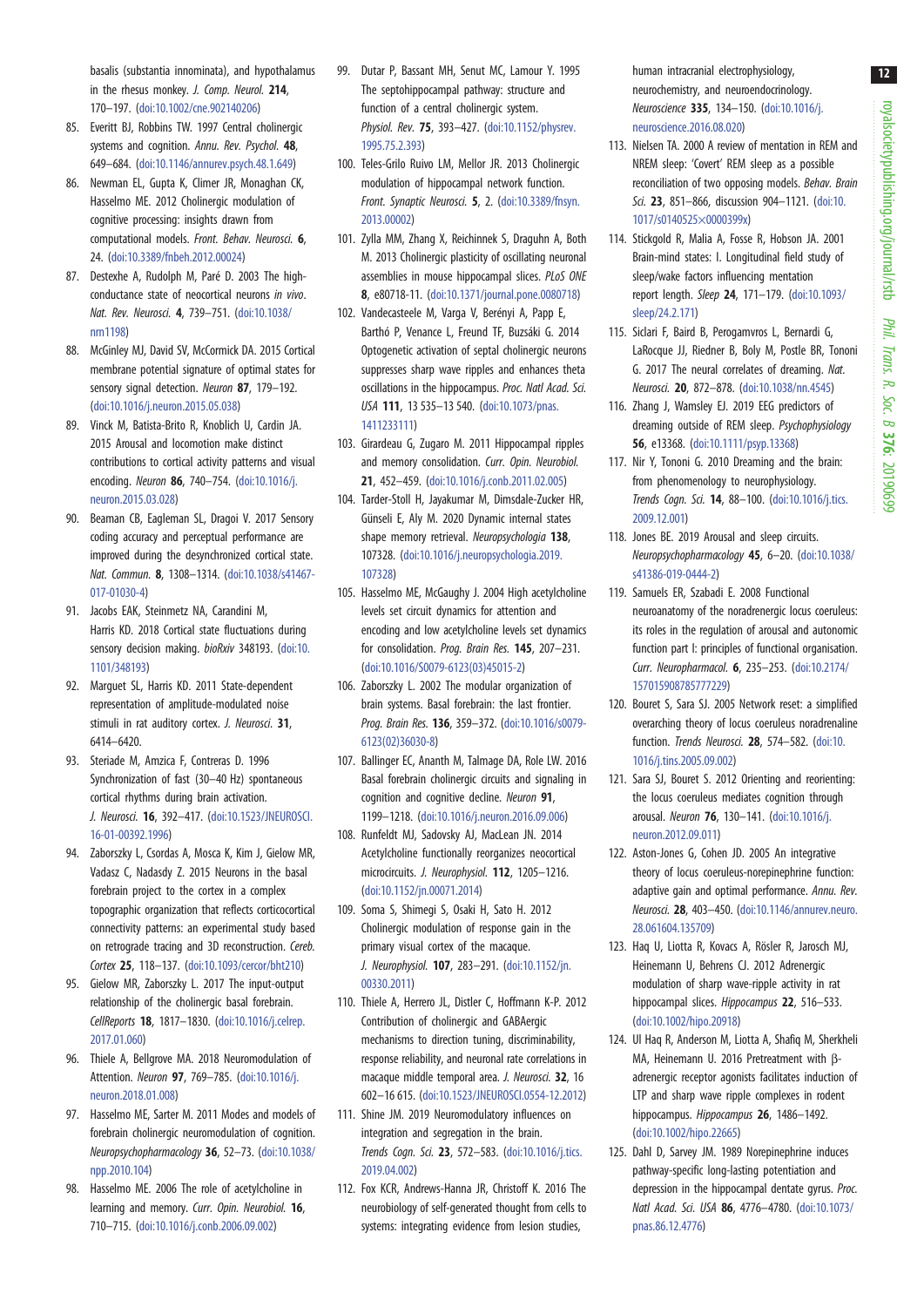- <span id="page-12-0"></span>126. Harley CW. 2007 Norepinephrine and the dentate gyrus. Prog. Brain Res. 163, 299-318.
- 127. Sara SJ. 2009 The locus coeruleus and noradrenergic modulation of cognition. Nat. Rev. Neurosci. 10, 211–223. ([doi:10.1038/nrn2573](http://dx.doi.org/10.1038/nrn2573))
- 128. Kaufman AM, Geiller T, Losonczy A. 2020 A role for the locus coeruleus in hippocampal ca1 place cell reorganization during spatial reward learning. Neuron 105, 1026.e4. ([doi:10.1016/j.neuron.2019.](http://dx.doi.org/10.1016/j.neuron.2019.12.029) [12.029\)](http://dx.doi.org/10.1016/j.neuron.2019.12.029)
- 129. Tronel S, Feenstra MGP, Sara SJ. 2004 Noradrenergic action in prefrontal cortex in the late stage of memory consolidation. Learn. Mem. 11, 453–458. [\(doi:10.1101/lm.74504\)](http://dx.doi.org/10.1101/lm.74504)
- 130. Eschenko O, Sara SJ. 2008 Learning-dependent, transient increase of activity in noradrenergic neurons of locus coeruleus during slow wave sleep in the rat: brain stem–cortex interplay for memory consolidation? Cereb. Cort. 18, 2596–2603. ([doi:10.](http://dx.doi.org/10.1093/cercor/bhn020) [1093/cercor/bhn020](http://dx.doi.org/10.1093/cercor/bhn020))
- 131. Swift KM et al. 2018 Abnormal locus coeruleus sleep activity alters sleep signatures of memory consolidation and impairs place cell stability and spatial memory. Curr. Biol. 28, 3599–3609; e4. [\(doi:10.1016/j.cub.2018.09.054](http://dx.doi.org/10.1016/j.cub.2018.09.054))
- 132. Mather M, Clewett D, Sakaki M, Harley CW. 2016 Norepinephrine ignites local hotspots of neuronal excitation: how arousal amplifies selectivity in perception and memory. Behav. Brain Sci. 39, e200. [\(doi:10.1017/S0140525X15000667](http://dx.doi.org/10.1017/S0140525X15000667))
- 133. Diekelmann S, Born J. 2010 The memory function of sleep. Nat. Rev. Neurosci. **11**, 114-126. [\(doi:10.](http://dx.doi.org/10.1038/nrn2762) [1038/nrn2762\)](http://dx.doi.org/10.1038/nrn2762)
- 134. Rasch B, Born J. 2013 About sleep's role in memory. Physiol. Rev. 93, 681-766. [\(doi:10.1152/physrev.](http://dx.doi.org/10.1152/physrev.00032.2012) [00032.2012](http://dx.doi.org/10.1152/physrev.00032.2012))
- 135. Sara SJ. 2010 Reactivation, retrieval, replay and reconsolidation in and out of sleep: connecting the dots. Front. Behav. Neurosci. 4, 1–5. ([doi:10.3389/](http://dx.doi.org/10.3389/fnbeh.2010.00185) [fnbeh.2010.00185\)](http://dx.doi.org/10.3389/fnbeh.2010.00185)
- 136. Eschenko O, Magri C, Panzeri S, Sara SJ. 2012 Noradrenergic neurons of the locus coeruleus are phase locked to cortical up-down states during sleep. Cereb. Cortex 22, 426–435. [\(doi:10.1093/](http://dx.doi.org/10.1093/cercor/bhr121) [cercor/bhr121\)](http://dx.doi.org/10.1093/cercor/bhr121)
- 137. Novitskaya Y, Sara SJ, Logothetis NK, Eschenko O. 2016 Ripple-triggered stimulation of the locus coeruleus during post-learning sleep disrupts ripple/spindle coupling and impairs memory consolidation. Learn. Mem. 23, 238–248. [\(doi:10.](http://dx.doi.org/10.1101/lm.040923.115) [1101/lm.040923.115\)](http://dx.doi.org/10.1101/lm.040923.115)
- 138. Haider B, McCormick DA. 2009 Rapid neocortical dynamics: cellular and network mechanisms. Neuron 62, 171–189. [\(doi:10.1016/j.neuron.2009.](http://dx.doi.org/10.1016/j.neuron.2009.04.008) [04.008\)](http://dx.doi.org/10.1016/j.neuron.2009.04.008)
- 139. Shine JM, van den Brink RL, Hernaus D, Nieuwenhuis S, Poldrack RA. 2018 Catecholaminergic manipulation alters dynamic network topology across cognitive states. Netw. Neurosci. 2, 381–396. ([doi:10.1162/netn\\_a\\_00042\)](http://dx.doi.org/10.1162/netn_a_00042)
- 140. Azmitia EC, Segal M. 1978 An autoradiographic analysis of the differential ascending projections of the dorsal and median raphe nuclei in the rat.

J. Comp. Neurol. 179, 641–667. [\(doi:10.1002/cne.](http://dx.doi.org/10.1002/cne.901790311) [901790311](http://dx.doi.org/10.1002/cne.901790311))

- 141. Hornung J-P. 2003 The human raphe nuclei and the serotonergic system. J. Chem. Neuroanat. 26, 331–343. ([doi:10.1016/j.jchemneu.2003.10.002\)](http://dx.doi.org/10.1016/j.jchemneu.2003.10.002)
- 142. Okaty BW, Commons KG, Dymecki SM. 2019 Embracing diversity in the 5-HT neuronal system. Nat. Rev. Neurosci. 20, 397–424. [\(doi:10.1038/](http://dx.doi.org/10.1038/s41583-019-0151-3) [s41583-019-0151-3\)](http://dx.doi.org/10.1038/s41583-019-0151-3)
- 143. Scarr E, Gibbons AS, Neo J, Udawela M, Dean B. 2013 Cholinergic connectivity: its implications for psychiatric disorders. Front. Cell. Neurosci. 7, 55. [\(doi:10.3389/fncel.2013.00055](http://dx.doi.org/10.3389/fncel.2013.00055))
- 144. Puig MV, Gulledge AT. 2011 Serotonin and prefrontal cortex function: neurons, networks, and circuits. Mol. Neurobiol. 44, 449–464. [\(doi:10.1007/](http://dx.doi.org/10.1007/s12035-011-8214-0) [s12035-011-8214-0\)](http://dx.doi.org/10.1007/s12035-011-8214-0)
- 145. Ul Haq R, Anderson ML, Hollnagel J-O, Worschech F, Sherkheli MA, Behrens CJ, Heinemann U. 2016 Serotonin dependent masking of hippocampal sharp wave ripples. Neuropharmacology 101, 188-203. [\(doi:10.1016/j.neuropharm.2015.09.026](http://dx.doi.org/10.1016/j.neuropharm.2015.09.026))
- 146. Wang DV, Yau H-J, Broker CJ, Tsou J-H, Bonci A, Ikemoto S. 2015 Mesopontine median raphe regulates hippocampal ripple oscillation and memory consolidation. Nat. Neurosci. **18**, 728-735. [\(doi:10.1038/nn.3998](http://dx.doi.org/10.1038/nn.3998))
- 147. Lanfumey L, Hamon M. 2000 Central 5-HT1A Receptors: regional distribution and functional characteristics. Nucl. Med. Biol. 27, 429–435. [\(doi:10.1016/S0969-8051\(00\)00107-4](http://dx.doi.org/10.1016/S0969-8051(00)00107-4))
- 148. Palomero-Gallagher N, Kedo O, Mohlberg H, Zilles K, Amunts K. 2020 Multimodal mapping and analysis of the cyto- and receptorarchitecture of the human hippocampus. Brain Struct. Funct. 225, 881–907. ([doi:10.1007/s00429-019-02022-4](http://dx.doi.org/10.1007/s00429-019-02022-4))
- 149. Barnes NM, Sharp T. 1999 A review of central 5-HT receptors and their function. Neuropharmacology 38, 1083–1152.
- 150. Nichols DE. 2016 Psychedelics. Pharmacol. Rev. 68. 264–355. ([doi:10.1124/pr.115.011478\)](http://dx.doi.org/10.1124/pr.115.011478)
- 151. Nichols DE. 2004 Hallucinogens. Pharmacol. Ther. 101, 131–181. ([doi:10.1016/j.pharmthera.](http://dx.doi.org/10.1016/j.pharmthera.2003.11.002) [2003.11.002\)](http://dx.doi.org/10.1016/j.pharmthera.2003.11.002)
- 152. Carhart-Harris RL, Friston KJ. 2019 REBUS and the anarchic brain: toward a unified model of the brain action of psychedelics. Pharmacol. Rev. 71, 316–344.
- 153. Carhart-Harris RL, Leech R, Hellyer PJ, Shanahan M, Feilding A, Tagliazucchi E, Chialvo DR, Nutt D. 2014 The entropic brain: a theory of conscious states informed by neuroimaging research with psychedelic drugs. Front. Hum. Neurosci. 8, 20. [\(doi:10.3389/fnhum.2014.00020\)](http://dx.doi.org/10.3389/fnhum.2014.00020)
- 154. Lisman JE, Grace AA. 2005 The hippocampal-VTA loop: controlling the entry of information into longterm memory. Neuron 46, 703–713. [\(doi:10.1016/j.](http://dx.doi.org/10.1016/j.neuron.2005.05.002) [neuron.2005.05.002\)](http://dx.doi.org/10.1016/j.neuron.2005.05.002)
- 155. Shohamy D, Adcock RA. 2010 Dopamine and adaptive memory. Trends Cogn. Sci. 14, 464-472. [\(doi:10.1016/j.tics.2010.08.002](http://dx.doi.org/10.1016/j.tics.2010.08.002))
- 156. Grace AA. 2016 Dysregulation of the dopamine system in the pathophysiology of schizophrenia and

depression. Nat. Rev. Neurosci. 17, 524-532. ([doi:10.1038/nrn.2016.57](http://dx.doi.org/10.1038/nrn.2016.57))

- 157. Duszkiewicz AJ, McNamara CG, Takeuchi T, Genzel L. 2019 Novelty and dopaminergic modulation of memory persistence: a tale of two systems. Trends Neurosci. 42, 102–114. ([doi:10.1016/j.tins.2018.](http://dx.doi.org/10.1016/j.tins.2018.10.002) [10.002](http://dx.doi.org/10.1016/j.tins.2018.10.002))
- 158. Kempadoo KA, Mosharov EV, Choi SJ, Sulzer D, Kandel ER. 2016 Dopamine release from the locus coeruleus to the dorsal hippocampus promotes spatial learning and memory. Proc. Natl Acad. Sci. USA 113, 14 835–14 840. [\(doi:10.1073/pnas.](http://dx.doi.org/10.1073/pnas.1616515114) [1616515114](http://dx.doi.org/10.1073/pnas.1616515114))
- 159. Takeuchi T et al. 2016 Locus coeruleus and dopaminergic consolidation of everyday memory. Nature 537, 357–362. [\(doi:10.1038/nature19325](http://dx.doi.org/10.1038/nature19325))
- 160. Miyawaki T, Norimoto H, Ishikawa T, Watanabe Y, Matsuki N, Ikegaya Y. 2014 Dopamine receptor activation reorganizes neuronal ensembles during hippocampal sharp waves in vitro. PLoS ONE 9, e104438-13. [\(doi:10.1371/journal.pone.0104438\)](http://dx.doi.org/10.1371/journal.pone.0104438)
- 161. McNamara CG, Tejero-Cantero Á, Trouche S, Campo-Urriza N, Dupret D. 2014 Dopaminergic neurons promote hippocampal reactivation and spatial memory persistence. Nat. Neurosci. 17, 1658-1660. ([doi:10.1038/nn.3843\)](http://dx.doi.org/10.1038/nn.3843)
- 162. Singer AC, Frank LM. 2009 Rewarded outcomes enhance reactivation of experience in the hippocampus. Neuron **64**, 910–921. ([doi:10.1016/j.](http://dx.doi.org/10.1016/j.neuron.2009.11.016) [neuron.2009.11.016](http://dx.doi.org/10.1016/j.neuron.2009.11.016))
- 163. Atherton LA, Dupret D, Mellor JR. 2015 Memory trace replay: the shaping of memory consolidation by neuromodulation. Trends Neurosci. 38, 560–570. ([doi:10.1016/j.tins.2015.07.004](http://dx.doi.org/10.1016/j.tins.2015.07.004))
- 164. Gomperts SN, Kloosterman F, Wilson MA. 2015 VTA neurons coordinate with the hippocampal reactivation of spatial experience. eLife 4, 321. ([doi:10.7554/eLife.05360](http://dx.doi.org/10.7554/eLife.05360))
- 165. Metzinger TK. 2017 The problem of mental action. In Philosophy and predicitive processing (eds TK Metzinger, W Wiese). Frankfurt am Main, Germany: MIND Group. [\(doi:10.15502/9783958573208\)](http://dx.doi.org/10.15502/9783958573208)
- 166. Shepherd J. 2019 Why does the mind wander? Neurosci. Conscious 2019, 242–249. ([doi:10.1093/](http://dx.doi.org/10.1093/nc/niz014) [nc/niz014](http://dx.doi.org/10.1093/nc/niz014))
- 167. Edeline J-M. 2012 Beyond traditional approaches to understanding the functional role of neuromodulators in sensory cortices. Front. Behav. Neurosci. 6, 45. ([doi:10.3389/fnbeh.2012.00045](http://dx.doi.org/10.3389/fnbeh.2012.00045))
- 168. Joshi S, Li Y, Kalwani RM, Gold JI. 2016 Relationships between pupil diameter and neuronal activity in the locus coeruleus, colliculi, and cingulate cortex. Neuron 89, 221–234. ([doi:10.](http://dx.doi.org/10.1016/j.neuron.2015.11.028) [1016/j.neuron.2015.11.028\)](http://dx.doi.org/10.1016/j.neuron.2015.11.028)
- 169. McGinley MJ, Vinck M, Reimer J, Batista-Brito R, Zagha E, Cadwell CR, Tolias AS, Cardin JA, McCormick DA. 2015 Waking state: rapid variations modulate neural and behavioral responses. Neuron 87, 1143–1161. ([doi:10.1016/j.neuron.2015.](http://dx.doi.org/10.1016/j.neuron.2015.09.012) [09.012](http://dx.doi.org/10.1016/j.neuron.2015.09.012))
- 170. Mittner M, Boekel W, Tucker AM, Turner BM, Heathcote A, Forstmann BU. 2014 When the brain takes a break: a model-based analysis of mind